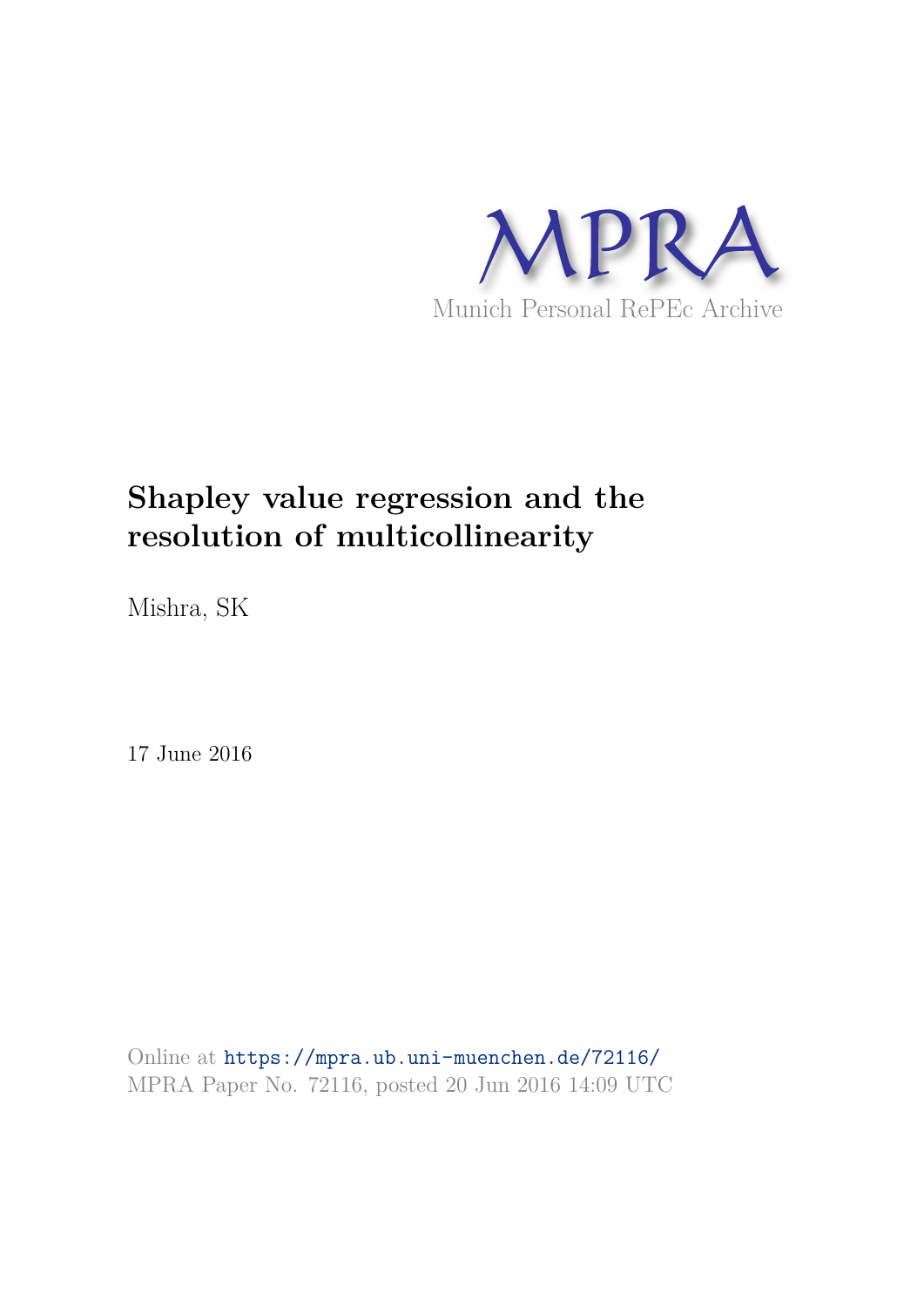## **Shapley value regression and the resolution of multicollinearity**

**1. Introduction**: In the econometric literature multicollinearity is defined as the incidence of high degree of correlation among some or all regressor variables. Strong multicollinearity has deleterious effects on the confidence intervals of linear regression coefficients (β in the linear regression model y=Xβ+u). Although it does not affect the explanatory power (R<sup>2</sup>) of the regressors or unbiasedness of the estimated coefficients associated with them, it does inflate their standard error of estimate rendering test of hypothesis misleading or paradoxical, often such that although  $R^2$  could be very high, individual coefficients may all have poor Student's tvalues. Thus, strong multicollinearity may lead to failure in rejecting a false null hypothesis of ineffectiveness of the regressor variable to the regressand variable (type II error). Very frequently, it also affects the sign of the regression coefficients. However, it has been pointed out that the incidence of high degree of correlation (measured in terms of a large condition number; Belsley et al., 1980) among some or all regressor variables alone (unsupported by large variance of error in the regressand variable, y) has little effect on the precision of regression coefficients. Large condition number coupled with a large variance of error in the regressand variable destabilizes the regression estimator; either of the two in isolation cannot cause much harm, although the condition number is relatively more potent in determining the stability of estimated regression coefficients (Mishra, 2004-a).

**2. Statistical resolution of multicollinearity problem**: Some econometricians suggest that the problem of multicollinearity is a data problem – the data do not contain enough information to disentangle the effects of individual regressor variables on the regressand variable – and therefore, the solution of the problem lay in getting more data with enough variability. However, since it is often hard or impossible to obtain more informative data, and the incidence of a high degree of multicollinearity is frequently met with in empirical studies rendering the estimated regression coefficients either unreliable or misleading (sign-wise) or both, the resolution of multicollinearty problem has attracted intense efforts leading to development of many methods (mostly statistical in nature) that appear to contain the problem with the given data set. A compact but nearly exhaustive survey of such methods (e.g. (i) ordinary ridge regression, (ii) restricted ridge regression, (iii) the family of Liu estimators, (iv) restricted Liu estimators, (v) generalized maximum entropy estimator, (vi) maximum entropy Leuven estimators, (vii) modular max entropy Leuven estimator, etc.) is available (Mishra, 2004 b). Works of Wu (2009), Macedo et al. (2010), Chen (2012), Özkale (2012), York (2012), Özkale (2014), Ročková and George (2014), Huang et al. (2015), Gómez et al. (2016) are some recent efforts in this direction. These methods modify the method of statistical estimation of the regression model and a few of them need some information from the analyst.

**3. Shapley value regression**: This is an entirely different strategy to assess the contribution of regressor variables to the regressand variable. It owes its origin in the theory of cooperative games (Shapley, 1953). The value of  $R^2$  obtained by fitting a linear regression model y=X $\beta$ +u is considered as the value of a cooperative game played by X (whose members,  $x_i \in X$ ; j=1, m, work in a coalition) against y (explaining it). The analyst does not have enough information to disentangle the contributions made by the individual members  $x_j \in X$ ; j=1, m, but only their joint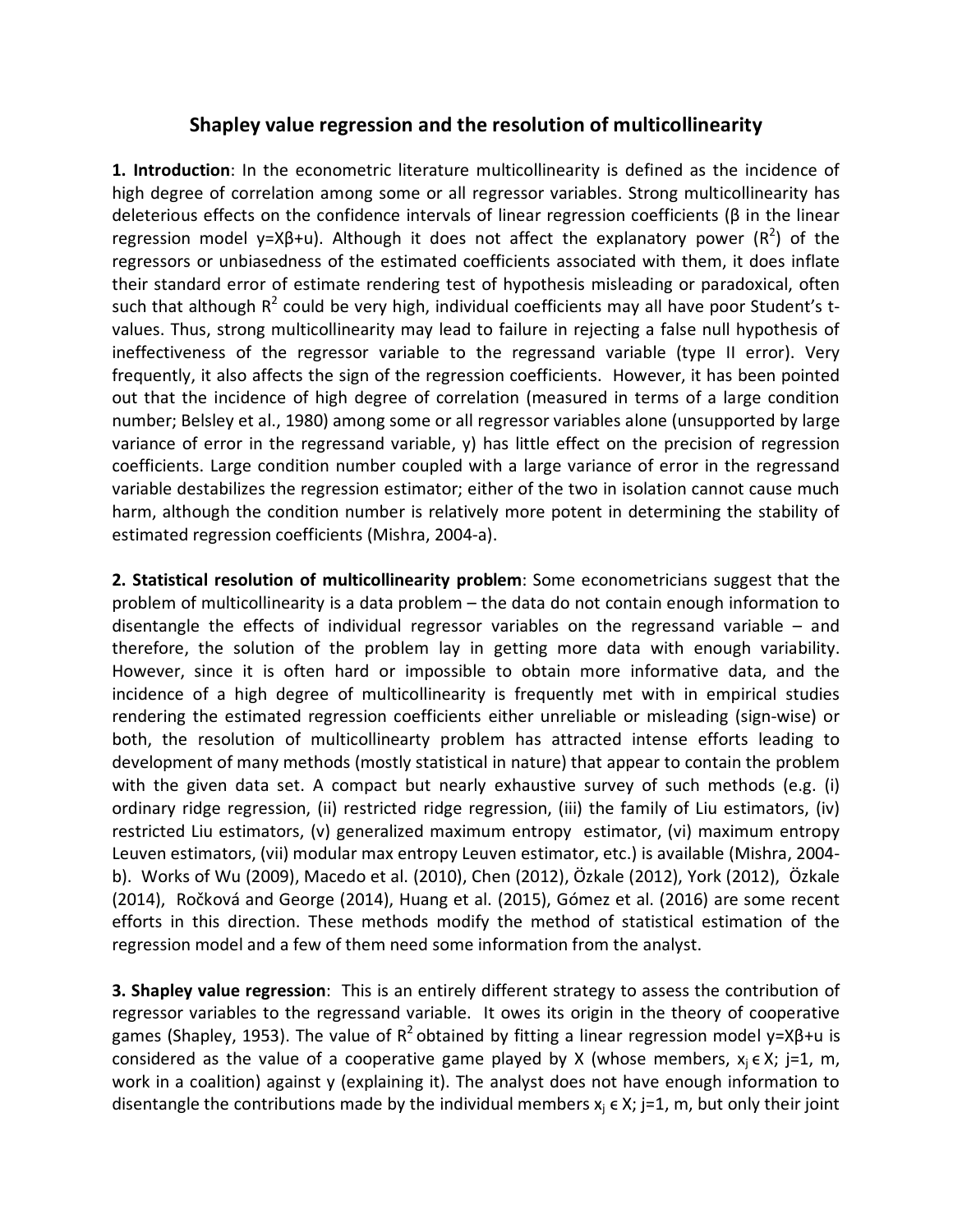contribution  $(R^2)$  is known. The Shapley value decomposition imputes the most likely contribution of each individual  $x_j \in X$ ; j=1, m, to R<sup>2</sup>.

**4. An algorithm to impute the contribution of individual variables to Shapley value**: Let there be m number of regressor variables in the model y=Xβ+u. Let X(p, r) be the r-membered subset of X in which the  $p^{th}$  regressor appears and  $X(q, r)$  be the r-membered subset of X in which the  $p^{th}$  regressor <u>does not</u> appear. Further, let  $R^2(p, r)$  be the  $R^2$  obtained by regression of y on X(p, r) and  $R^2(q, r)$  be the  $R^2$  obtained by regression of y on X(q, r). Then, the share of the regressor variable p (that is  $x_p \in X$ ) is given by  $S(p)=(1/m)\sum_{r=1}^m\left\{\sum_{c=1}^k[R^2(p,r)-R^2(q,r-1)]_c\right\}/$  $S(p) = (1/m) \sum_{r=1}^{m} \left\{ \sum_{c=1}^{k} \left[ R^{2}(p,r) - R^{2}(q,r-1) \right]_{c} \right\} / k.$ Moreover,  $R^2(q,0) = 0$ . Here k is the number of cases in which the evaluation in [.] was carried out. The sum of all S(p) for p=1, m (that is,  $\sum_{p=1}^m S(p)$ ) is the R<sup>2</sup> of y=Xβ+u : (all x<sub>j</sub> ∈ X) or the total value of the game =  $R^2$  =  $\sum_{p=1}^m S(p)$  =  $\sum_{p=1}^m (1/m) \sum_{r=1}^m \Bigl\{ \sum_{c=1}^k [\text{R}^2(p,r) - R^2(q,r-1)]_c \Bigr\}/R^2$  $\sum_{p=1}^{m} S(p) = \sum_{p=1}^{m} (1/m) \sum_{r=1}^{m} \left\{ \sum_{c=1}^{k} [\mathbf{R}^{2}(p,r) - \mathbf{R}^{2}(q,r-1)]_{c} \right\} / k.$ 

**5. Retrieval of regression coefficients from Shapley value**: As explained by Lipovetsky (2006), we may retrieve standardized regression coefficients, denoted by, say,  $\alpha$ . Denoting pair-wise correlation matrix among regressors by S, pair-wise correlation vector between regressand and regressors by T and Shapley value vector by V, we formulate a quadratic programming problem to minimize  $f(\alpha)$  given by

$$
f(\alpha) = \sum_{j=1}^{m} (\alpha_j (2T - S\alpha)_j - V_j)^2.
$$

Optimization may be done by any suitable method. Further, regular or non-standardized (unit and scale retaining) regression coefficients may be obtained by  $\beta_i = \alpha_j (\sigma(y) / \sigma(x_j))$ , where  $\sigma(y)$  and  $\sigma(x_i)$  are standard deviations of y and x<sub>j</sub>, respectively. Further, the regression coefficient may be computed by the relationship  $\beta_{0} = \overline{y} - \sum_{j=1}^{m}$  $\beta_{0} = \overline{y} - \sum_{j=1}^{m} \beta_{j} \overline{x}_{j}$  in which  $\overline{y}$  and  $\overline{x}_{j}$  are arithmetic mean of  $y$  and  $x_j$ , respectively.

**6. A numerical Example to impute Shapley value**: Table-1 presents a dataset (available in Arumairajan and Wijekoon, 2013) of y and four regressor variables  $x_1$  through  $x_4$ . The regression model is y=Xβ+u. Since the total of percentage weight of different chemicals in the composition is close to 100 for each observation (replicate), the regression model based on this dataset would suffer from a high multicollinearity problem.

The ordinary least squares estimation of the model y=Xβ+u provides:

2  $\hat{Y} = 62.405 + 1.551 x_1 + 0.510 x_2 + 0.102 x_3 - 0.144 x_4 ; R^2 = 0.982$ 

The details of regression analysis on this dataset are presented in Table-2. As it is indicated in Table-2, in spite of a large value of  $R^2$  (0.982), the regression coefficients associated with  $x_2$ ,  $x_3$ and  $x_4$  are statistically insignificant (due to inflated standard error of estimate). The regression coefficient associated with  $x_1$  is poorly significant (different from zero) at 7.1% level. Interestingly, the regression coefficient associated with  $x_4$  is negative (although statistically insignificant). A large value of  $R^2$  suggests that the chemicals in the composition of cement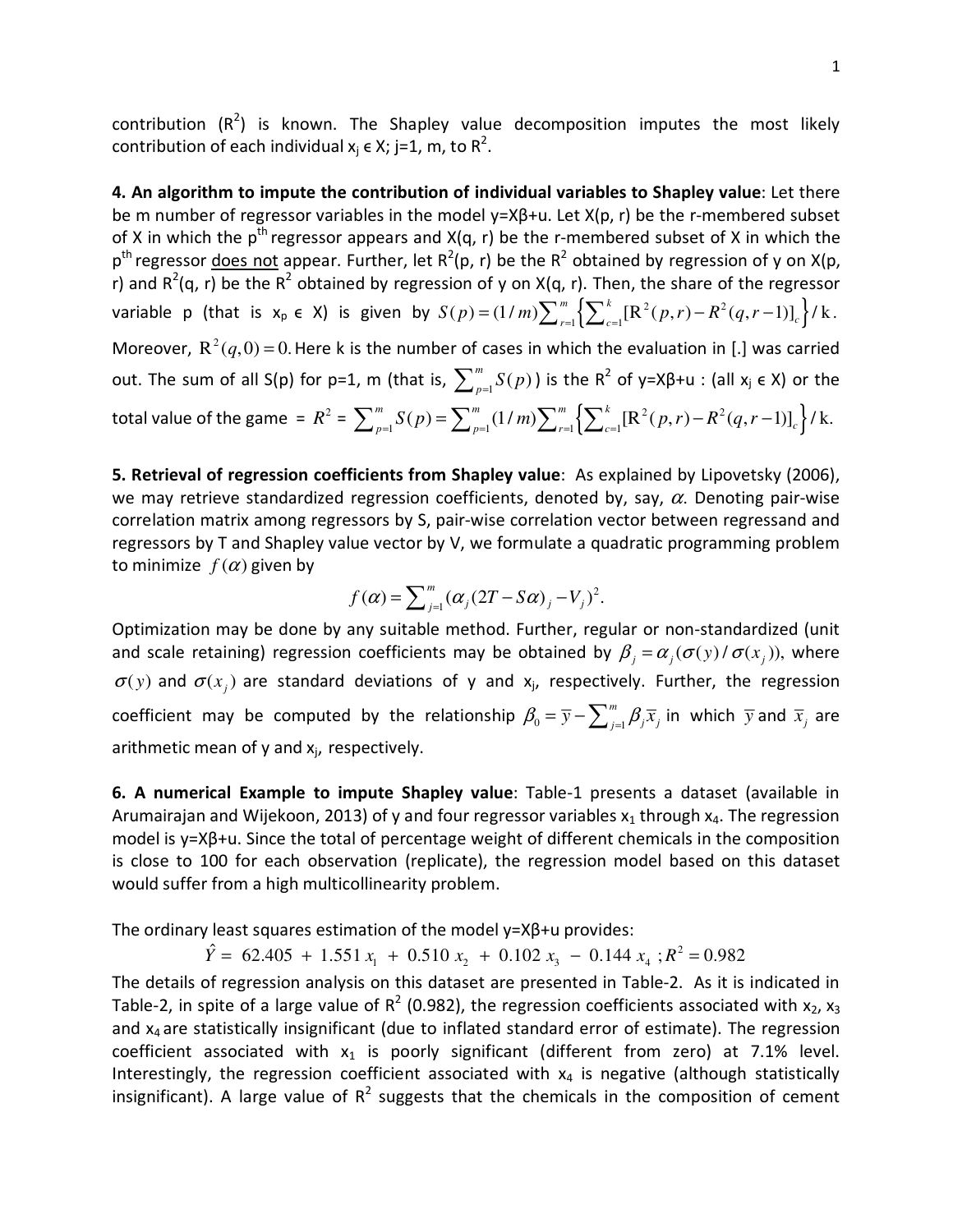explain the evolution of heat in setting, but none of the chemicals, individually, contribute significantly to the said evolution of heat. This is paradoxical. Also, the negative contribution of  $x_4$  (although statistically insignificant), goes against the chemical science. This example amply suggests that strong multicollinearity mars the scientific validity of the findings of regression analysis.

|                                                                                                                         | Table-1. The Portland Cement Dataset (cf. Woods, Steinour and Starke, 1932)                                       |      |       |      |      |       |       |      |      |       |      |                                                                                                                       |       |
|-------------------------------------------------------------------------------------------------------------------------|-------------------------------------------------------------------------------------------------------------------|------|-------|------|------|-------|-------|------|------|-------|------|-----------------------------------------------------------------------------------------------------------------------|-------|
| sl                                                                                                                      |                                                                                                                   |      |       | 4    | 5    | 6     |       | 8    | 9    | 10    | 11   | 12                                                                                                                    | 13    |
|                                                                                                                         | 78.5                                                                                                              | 74.3 | 104.3 | 87.6 | 95.9 | 109.2 | 102.7 | 72.5 | 93.1 | 115.9 | 83.8 | 113.3                                                                                                                 | 109.4 |
| $X_1$                                                                                                                   |                                                                                                                   |      | 11    | 11   | 7    | 11    | 3     |      | 2    | 21    |      | 11                                                                                                                    | 10    |
| $X_2$                                                                                                                   | 26                                                                                                                | 29   | 56    | 31   | 52   | 55    | 71    | 31   | 54   | 47    | 40   | 66                                                                                                                    | 68    |
| $X_3$                                                                                                                   | 6                                                                                                                 | 15   | 8     | 8    | 6    | 9     | 17    | 22   | 18   | 4     | 23   | 9                                                                                                                     | 8     |
| $X_4$                                                                                                                   | 60                                                                                                                | 52   | 20    | 47   | 33   | 22    | 6     | 44   | 22   | 26    | 34   | 12                                                                                                                    | 12    |
| Total                                                                                                                   | 99                                                                                                                | 97   | 95    | 97   | 98   | 97    | 97    | 98   | 96   | 98    | 98   | 98                                                                                                                    | 98    |
| Variables: $x_1$ = 3CaO.Al2O3 (% weight of tricalcium aluminate); $x_2$ = 3CaO.SiO2 (% weight of tricalcium silictate); |                                                                                                                   |      |       |      |      |       |       |      |      |       |      |                                                                                                                       |       |
|                                                                                                                         | $x_3$ = 4CaO.Al2O3.Fe2O3(% weight of tetracalcium alumino ferrite); $x_4$ = 2CaO.SiO2 (% weight of beta-dicalcium |      |       |      |      |       |       |      |      |       |      |                                                                                                                       |       |
|                                                                                                                         |                                                                                                                   |      |       |      |      |       |       |      |      |       |      | silictate); y = heat (calories per gram of cement) evolved while the sample was setting for 180 days of curing. Total |       |

| Table-2. Summary of Regression Analysis of Portland Cement Dataset |          |           |             |          |         |  |  |  |  |
|--------------------------------------------------------------------|----------|-----------|-------------|----------|---------|--|--|--|--|
| Regressors                                                         | В        | Std Error | Std. coeff. | t-value  | Signif. |  |  |  |  |
| Constant                                                           | 62.405   | 70.071    |             | 0.891    | 0.399   |  |  |  |  |
| $X_1$                                                              | 1.551    | 0.745     | 0.607       | 2.083    | 0.071   |  |  |  |  |
| $x_2$                                                              | 0.510    | 0.724     | 0.528       | 0.705    | 0.501   |  |  |  |  |
| $X_3$                                                              | 0.102    | 0.755     | 0.043       | 0.135    | 0.896   |  |  |  |  |
| $x_4$                                                              | $-0.144$ | 0.709     | $-0.160$    | $-0.203$ | 0.844   |  |  |  |  |

is the sum of  $x_1$  through  $x_4$ .

.

**7. Can partial correlation ameliorate the multicollinearity problem?** Partial correlation between two variables y and  $x_p$  measures the correlation between the residuals  $u_{yz}$  (  $u_{yz} = y - Z\hat{\alpha}$  obtained from the model  $y = Z\alpha + u_{yz}$  and  $u_{pz}$  ( $u_{pz} = x_p - Z\hat{\gamma}$  obtained from the model  $x_p = Z\gamma + u_{pz}$ , where  $Z = X(q, m-1) \in X$  or Z is the subset of X in which  $x_p$  is not there. Thus, the partial correlation coefficient r( $u_{yz}$ ,  $u_{pz}$ ) measures the correlation between y and  $x_p$ (both of which are net of the effects of Z). From the dataset under investigation we obtained the partial correlation coefficients, presented in Table-3. A perusal of Table-3 reveals that  $x_3$ and  $x_4$  continue to show poor effectiveness to y and the correlation between y and  $x_4$  continues to be negative.

| Table-3. Partial Correlation Coefficients of Regressors in the Portland Cement Dataset |                   |                                       |                   |                    |  |  |  |  |  |
|----------------------------------------------------------------------------------------|-------------------|---------------------------------------|-------------------|--------------------|--|--|--|--|--|
| Regressor                                                                              |                   | ᄉ                                     |                   | ΛΔ                 |  |  |  |  |  |
| Partial r                                                                              | 0.592932583580143 | 0.241809386003352                     | 0.047686489890471 | -0.071648285536613 |  |  |  |  |  |
| Partial r <sup>2</sup>                                                                 |                   | 0.351569048671023   0.058471779159318 | 0.002274001318074 | 0.005133476820336  |  |  |  |  |  |

**8. Decomposition of Shapley value of regression analysis:** The coalition (regressor variables, X) gains 0.9823756204 (which is equal to the R<sup>2</sup> of the regression model y=Xβ+u). Individual members of the coalition share this gain as detailed out in Table-4.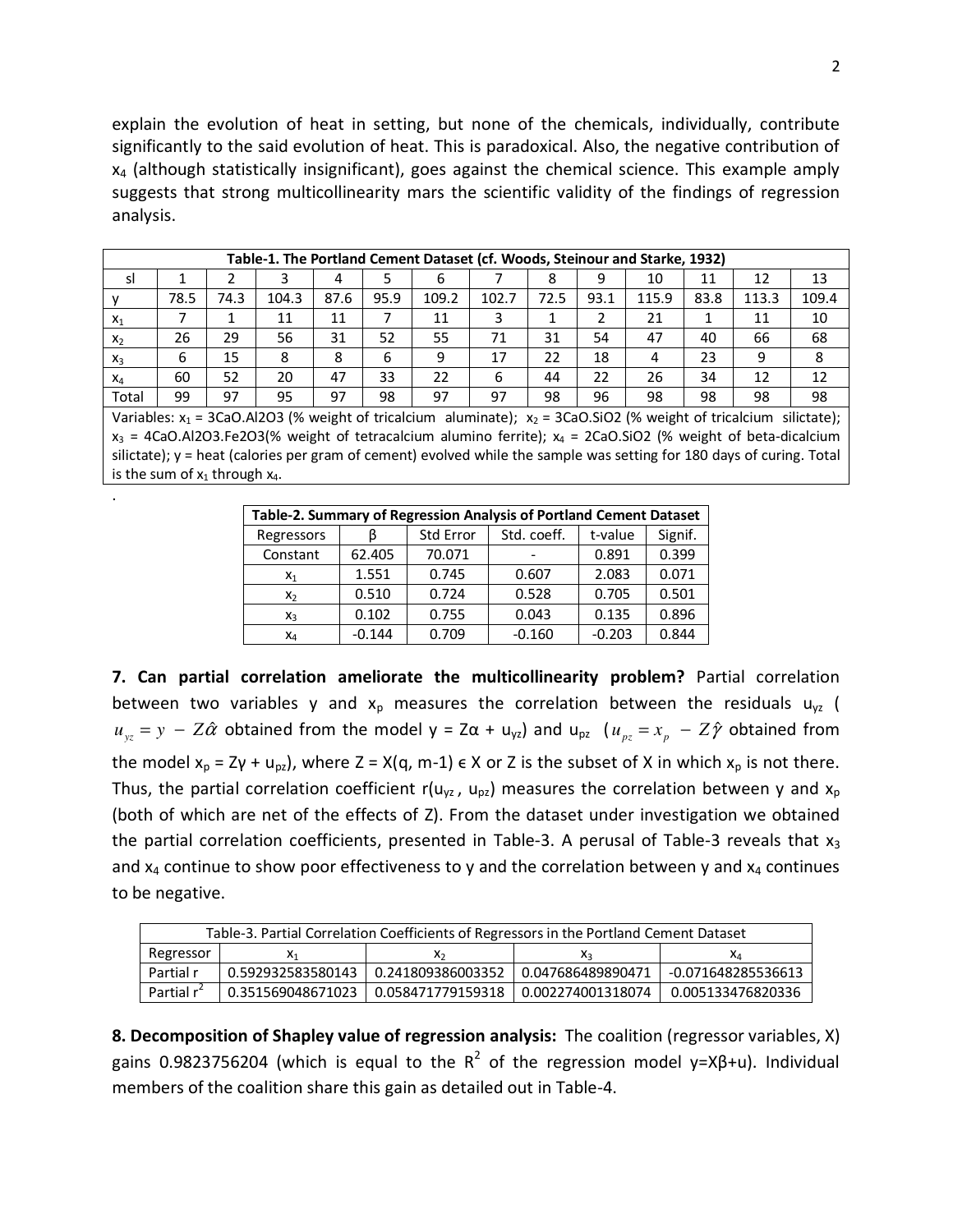| Table-4. Share of Individual Regressors and the Shapley Value of the Cooperative Game |                |                |              |              |              |  |  |  |
|---------------------------------------------------------------------------------------|----------------|----------------|--------------|--------------|--------------|--|--|--|
| Regressor                                                                             | X <sub>1</sub> | x <sub>2</sub> | $X_{3}$      | Χл           | Total        |  |  |  |
| Share                                                                                 | 0.2488891693   | 0.2912502074   | 0.1348865135 | 0.3073497303 | 0.9823756204 |  |  |  |
| Share(%)                                                                              | 25.3354        | 29.6475        | 13.7306      | 31.2864      | 100.00       |  |  |  |

**9. Computational illustration**: It will be worthwhile to demonstrate how the values in Table-4 were obtained. Table-5 details out the computation for the share of  $x_1$ . For (p=1, because the computation is done for x1), r=4 (and, hence, r-1=3), there is only one entry in  $[R^2(p, r) - R^2(q, r-1)]$  and hence k=1. Thus, we obtain (0.982376-0.97282)/1 = 0.009556. For r=3 (and, hence, r-1=2) we have 3 entries in  $[R^2(p, r) - R^2(q, r - 1)]$  and accordingly (0.982285+0.982335+0.981281-0.847025-0.68006-0.93529)/3 = 0.161175. Similarly, for r=2 (and, hence, r-1=1) we have 3 entries in  $[\mathbb{R}^2(p, r) - \mathbb{R}^2(q, r-1)]$  and accordingly (0.978678+0.548167+0.972471-0.666268-0.285873-0.674542)/3 = 0.290878. For r=1 (and, hence, r-1=0) we have only one entry in  $[R^2(p, r) - R^2(q, r - 1)]$  and accordingly we have 0.533948. All the for accumulated and divided by m gives  $(0.009556+0.161175+0.290878+0.533948)/4 =$ 0.248889. This is the expected share of  $x_1$  in R<sup>2</sup> presented in Table-4. For other regressors ( = 2, 3 and 4) the similar computational scheme is used.

|                | Table-5. Computational details of share of $x1$ in $R^2$ of the Portland cement dataset |              |                |       |       |          |         |              |             |          |             |
|----------------|-----------------------------------------------------------------------------------------|--------------|----------------|-------|-------|----------|---------|--------------|-------------|----------|-------------|
| r              | $r-1$                                                                                   | $x_1$        | $x_2$          | $X_3$ | $X_4$ | $R^2$    | К       | operation    | values      | Sum/k    | Grand value |
| 4              |                                                                                         | 1            | $\mathcal{P}$  | 3     | 4     | 0.982376 |         | plus         | 0.982376    |          |             |
|                | 3                                                                                       |              | $\mathcal{P}$  | 3     | 4     | 0.97282  |         | minus        | $-0.97282$  |          |             |
|                |                                                                                         |              |                |       |       |          | $k = 1$ | Sum/k        |             | 0.009556 |             |
| 3              |                                                                                         | $\mathbf{1}$ | $\overline{2}$ | 3     |       | 0.982285 |         | plus         | 0.982285    |          |             |
| 3              |                                                                                         | 1            | $\overline{2}$ |       | 4     | 0.982335 |         | plus         | 0.982335    |          |             |
| 3              |                                                                                         | $\mathbf{1}$ |                | 3     | 4     | 0.981281 |         | plus         | 0.981281    |          |             |
|                | $\mathcal{P}$                                                                           |              | $\mathcal{P}$  | 3     |       | 0.847025 |         | minus        | $-0.847025$ |          |             |
|                | 2                                                                                       |              | $\overline{2}$ |       | 4     | 0.68006  |         | minus        | $-0.68006$  |          |             |
|                | $\overline{2}$                                                                          |              |                | 3     | 4     | 0.93529  |         | minus        | $-0.93529$  |          |             |
|                |                                                                                         |              |                |       |       |          | $k=3$   | Sum/k        |             | 0.161175 |             |
| $\overline{2}$ |                                                                                         | $\mathbf{1}$ | $\overline{2}$ |       |       | 0.978678 |         | plus         | 0.978678    |          |             |
| $\overline{2}$ |                                                                                         | $\mathbf{1}$ |                | 3     |       | 0.548167 |         | plus         | 0.548167    |          |             |
| $\overline{2}$ |                                                                                         | $\mathbf{1}$ |                |       | 4     | 0.972471 |         | plus         | 0.972471    |          |             |
|                | 1                                                                                       |              | $\mathcal{P}$  |       |       | 0.666268 |         | minus        | $-0.666268$ |          |             |
|                | 1                                                                                       |              |                | 3     |       | 0.285873 |         | minus        | $-0.285873$ |          |             |
|                | $\mathbf{1}$                                                                            |              |                |       | 4     | 0.674542 |         | minus        | $-0.674542$ |          |             |
|                |                                                                                         |              |                |       |       |          | $k=3$   | Sum/3        |             | 0.290878 |             |
| 1              |                                                                                         | $\mathbf{1}$ |                |       |       | 0.533948 |         | plus         | 0.533948    |          |             |
|                |                                                                                         |              |                |       |       |          | $k = 1$ | Sum/k        |             | 0.533948 |             |
|                |                                                                                         |              |                |       |       |          |         | Sum(sum/k)/m |             |          | 0.248889    |

Now, we proceed to retrieve regression coefficients. The matrix of pair-wise correlation among the regressor variables and the vector of pair-wise correlation between the regressand (y) and regressor variables are presented in Table-6. We optimize the quadratic function  $f(\alpha)$ , as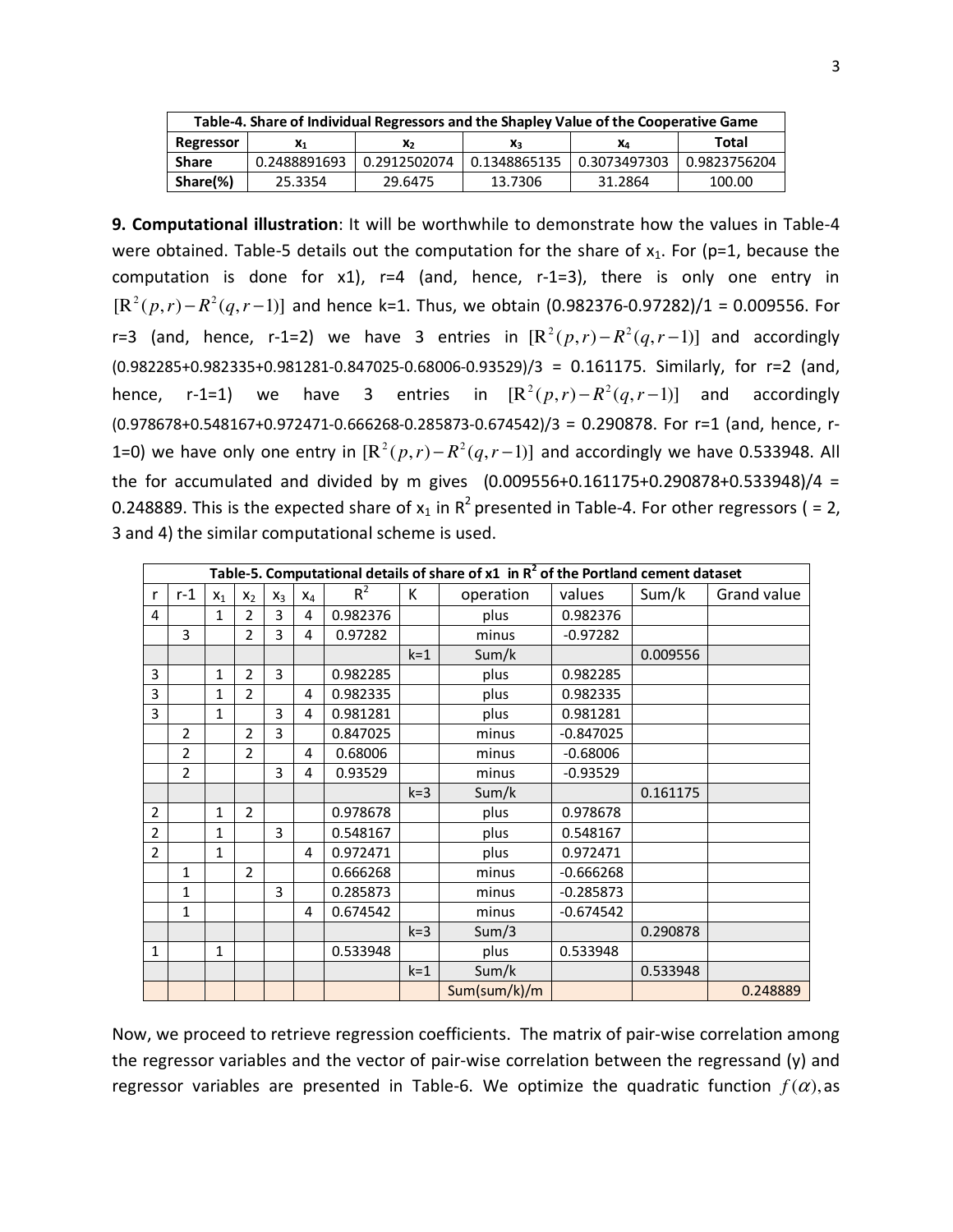noted in section 5, by the Host-Parasite Co-evolutionary Algorithm or HPC (Mishra, 2013). To be doubly sure, we have also optimized  $f(\alpha)$  by the Differential Evolution (DE) method of global optimization and found the results identical. The DE has been found very effective in difficult nonlinear optimization problems (Mishra, 2007).

| Table-6. Pair-wise correlation matrix among regressors (S) and y and regressors (T)        |               |                 |               |               |  |  |  |  |
|--------------------------------------------------------------------------------------------|---------------|-----------------|---------------|---------------|--|--|--|--|
| Correlation $(y,x)$ or $(T)$<br>Pair-wise correlation matrix among regressor variables (S) |               |                 |               |               |  |  |  |  |
| 1.0000000000                                                                               | 0.2285794703  | -0.8241337644   | -0.2454451074 | 0.7307174720  |  |  |  |  |
| 0.2285794703                                                                               | 1.0000000000  | $-0.1392423761$ | -0.9729549989 | 0.8162525698  |  |  |  |  |
| -0.8241337644                                                                              | -0.1392423761 | 1.0000000000    | 0.0295370033  | -0.5346706755 |  |  |  |  |
| -0.2454451074                                                                              | -0.9729549989 | 0.0295370033    | 1.0000000000  | -0.8213050372 |  |  |  |  |

We obtain the minimal value of  $f(\alpha)$  = 0.0000995876416053835 by HPC (Table-7), which gives  $R^2$  = 0.9639077953492068 (squared correlation between y and  $\hat{y} = x\hat{\alpha}$ ). The minimal value of  $f(\alpha)$  = 0.00009958764160538344 by DE (Table-8), which gives R<sup>2</sup> = 0.9639077954654629 (squared correlation between y and  $\hat{y} = x\hat{\alpha}$ ). Although, numerically, the R<sup>2</sup> obtained from DE is slightly better than that obtained from HPC (at the  $10<sup>th</sup>$  place after decimal), for practical purposes HPC and DE both yield (almost) identical  $R^2$ , but this  $R^2$  is noticeably smaller than the  $R^2$  obtained from OLS regression (0.982), or the one (0.9823756204) that was decomposed by the Shapley value reported in Table-4. Ideally, the min( $f(\alpha)$ ) should be zero, but it is about 0.0001. Some of the possible reasons might be the effectiveness of an optimizing algorithm and its coding, or the rounding off errors accumulated in course of computation, or near-flatness of a quadratic function at and about its peak. This near-flatness may be dependent on the correlation structure of the dataset being analyzed. But the most potent reason is the fact that the imputed coefficients ( $\alpha$ ) derived from Shapley value departs from the OLS coefficients ( $\beta$ ; this β characterizing min(u'u) and hence max(R<sup>2</sup>)) and, therefore, must always pay in terms of loss in R<sup>2</sup>. The R<sup>2</sup>(y, Xα) must be smaller than R<sup>2</sup>(y, Xβ) if α≠β. The magnitude of this loss would be dependent on the extent of departure of  $\alpha$  from  $\beta$ . By the way, we also note the negative signs of coefficients associated with  $x_3$  and  $x_4$ . This sign would be a serious concern for a scientist.

| Table-7. Regression coefficients retrieved from Shapley value by quadratic optimization by HPC |                |               |               |                |                |  |  |  |
|------------------------------------------------------------------------------------------------|----------------|---------------|---------------|----------------|----------------|--|--|--|
| Regressors                                                                                     | X∩             | Х١            | Х٥            | ۸з             | XΔ             |  |  |  |
| Standardized                                                                                   |                | 0.32409026578 | 0.34345113757 | -0.26775995747 | -0.34897780483 |  |  |  |
| Regular                                                                                        | -5.36219673960 | 0.82883324530 | 0.33203669858 | -0.62888792954 | -0.31364971095 |  |  |  |

.

| Table-7. Regression coefficients retrieved from Shapley value by quadratic optimization by HPC |                |               |                |                |                |  |  |  |
|------------------------------------------------------------------------------------------------|----------------|---------------|----------------|----------------|----------------|--|--|--|
| Regressors                                                                                     | ۸n             | X۱            | X <sub>2</sub> |                | Χл             |  |  |  |
| Standardized                                                                                   |                | 0.32409026433 | 0.34345113662  | -0.26775995561 | -0.34897780345 |  |  |  |
| Regular                                                                                        | -5.36219675675 | 0.82883324160 | 0.33203669767  | -0.62888792517 | -031364970971  |  |  |  |

**10. Some additional observations**: In the traditional regression analysis most of the regressors appeared to be redundant, and yet, together, they had exhibited a very high explanatory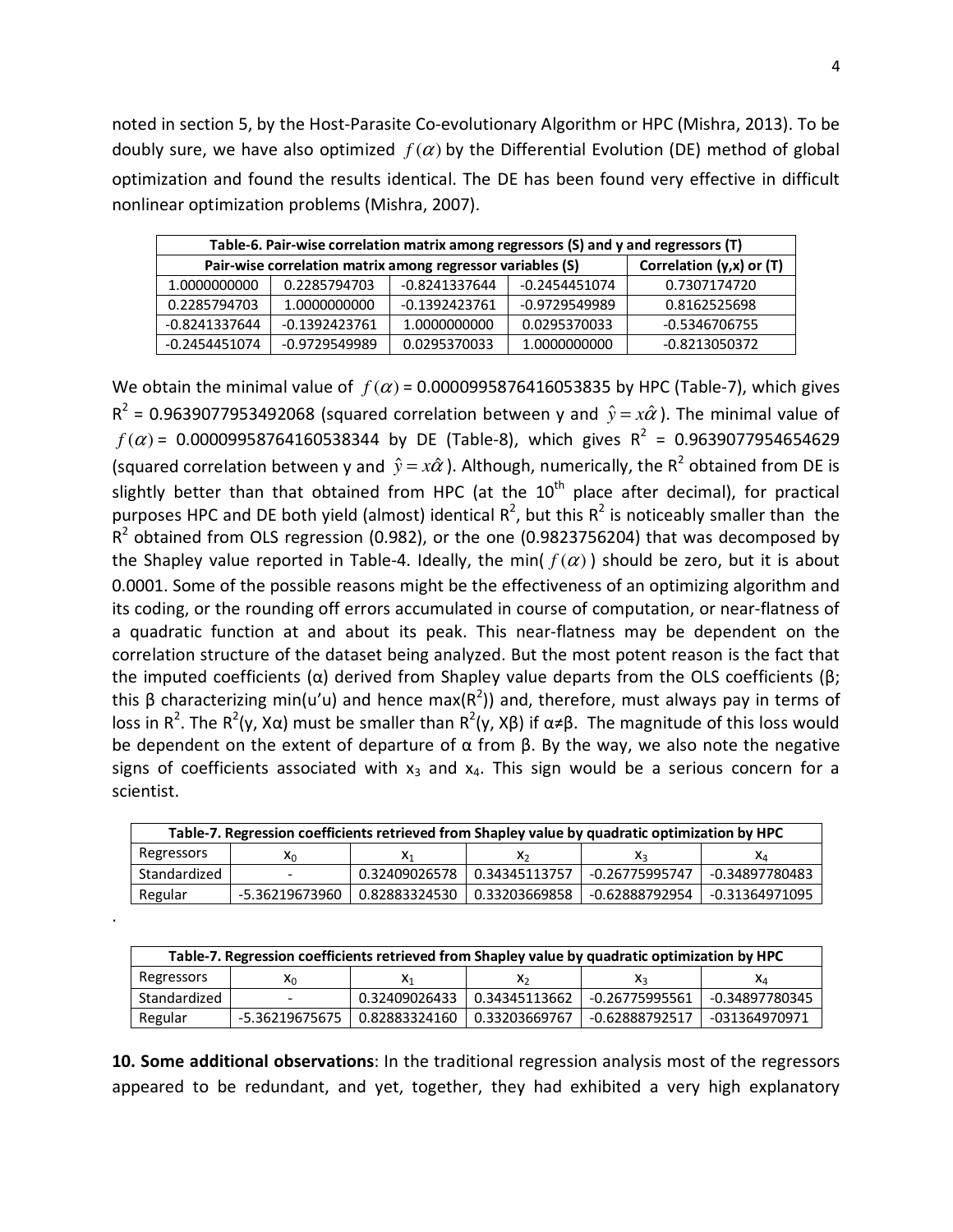power. It was paradoxical. The Shapley value regression has explained that such a paradox was due to inability of the traditional regression analysis, which basically assumes independence among the regressors, in dealing with the coalition (cooperative action of the regressors). It is well known that the traditional regression method (ordinary least squares) performs poorly when the Gauss-Markov assumptions are not fulfilled by the data and, therefore, econometricians had in the past invented many techniques such as the generalized least squares (when errors in the dependent variable or the regressand are heteroskedasic or correlated or both), the instrumental variables method (when regressor variables are not fixed, but random), the maximum likelihood estimation (which may be suitable if errors in the regressand are not normally distributed) and so on. These techniques, nevertheless, presume independence among explanatory variables. For dealing with a departure from the assumption of independence among the regressors, several methods (noted in section 2 above) have been proposed, but most of them perform poorly or require additional information (beyond the dataset) from the analyst. Most of those statistical methods for dealing with the multicollinear regressors also are biased estimators. Against these odds, the Shapley value regression needs no additional information and works out the performance individual regressors, which has several desirable properties, such as efficiency, symmetry, linearity, anonymity, marginalism, etc. well discussed in Hart (1989). However, if α≠β, it must pay in terms of loss in R<sup>2</sup>, since R<sup>2</sup>(y, Xα) based on the Shapley value must be smaller than  $R^2$ (y, Xβ) based on OLS .

**11. A computer program in Fortran**: In the appendix we provide a Fortran computer program (HPC based source code) which may be compiled by a suitable compiler and run. It needs that the data be stored in a text file (e.g. DATX.TXT) with as many rows as the number of observations (replicates, n), the first column containing the dependent (regressand) variable and the subsequent  $m$  (>1) columns containing the regressor variables. No header is to be provided, only numerical data be stored. The program and the data file must be in the same folder (directory). When the program runs, it needs the values of n and m (which may be coded in the program itself if fixed). Then it needs the input file name (e.g. DATX.TXT). It also needs the duration (in seconds) for which the program would run, which may not normally be more than 5 seconds. The program stores the output in a file (e.g. SHAPLEY RESULTS.TXT). The source code uses the HPC algorithm. The DE based codes may be obtained from the author on request.

**12. Conclusion**: Multicollinearity in empirical data violates the assumption of independence among the explanatory variables in a linear regression model and by inflating the standard error of estimates of the estimated regression coefficients leads to failure in rejecting a false null hypothesis of ineffectiveness of the regressor variable to the regressand variable (type II error). Very frequently, it also affects the sign of the regression coefficients. Shapley value regression is one of the best methods to combat this adversity to empirical analysis. To this end, the present paper has made two contributions, first in simplifying the algorithm to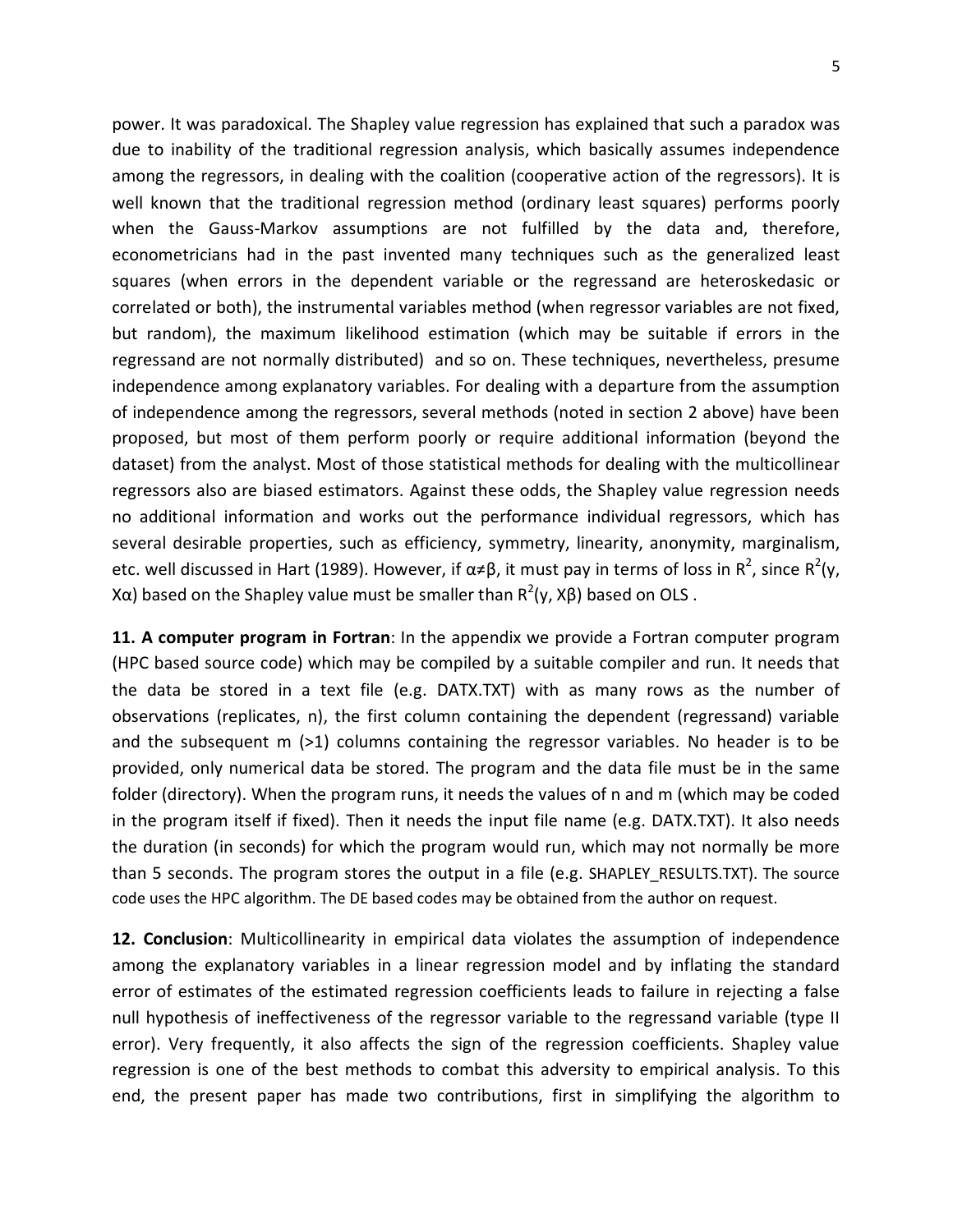compute the Shapley value (decomposition of  $R^2$  as fair shares to individual regressor variables) and secondly a computer program that works it out easily. Yet, it must be mentioned that the Shapley value regression becomes increasingly impracticable as the number of regressor variables exceeds 10 or 12, although, in practice, a good regression model should not have more than ten regressors.

## **References**

Arumairajan, S. and Wijekoon, P. (2013). Improvement of the Preliminary Test Estimator When Stochastic Restrictions are Available in Linear Regression Model. *Scientific Research*, 3(4): 283- 292.

Belsley, D.A., Kuh, E. and Welsch, R.E. (1980). *Regression diagnostics*, *identifying influential data and sources of collinearity*, Wiley, New York.

Chen, G.J. (2012). A simple way to deal with multicollinearity. *J. of Applied Statistics*, 39(9): 1893-1909.

Gómez, R.S., Pérez, J.G., Martín, M.D.M.L. and García, C.G. (2016). Collinearity diagnostic applied in ridge estimation through the variance inflation factor. *J. of Applied Statistics*, 43(10): 1831-1849.

Hart, S. (1989). Shapley Value. In Eatwell, J., Milgate, M., and Newman, P (eds.). *The New Palgrave: Game Theory*. Norton: 210-216.

Huang, C.C.L., Jou, Y.J. and Cho, H.J. (2015). A new multicollinearity diagnostic for generalized linear models. *J. of Applied Statistics* (online): 1-15.

Lipovetsky, S. (2006). Entropy criterion in logistic regression and Shapley value of predictors. *J. of Modern Applied Statistical Methods*, 5(1): 95-106.

Macedo, P., Scotto, M. and Silva, E. (2010). A general class of estimators for the linear regression model affected by collinearity and outliers. *Communications in Statistics - Simulation and Computation*, 39(5):981-993.

Mishra, S.K. (2004-a). Multicollinearity and maximum entropy leuven estimator. *Economics Bulletin,* 3(25): 1−11.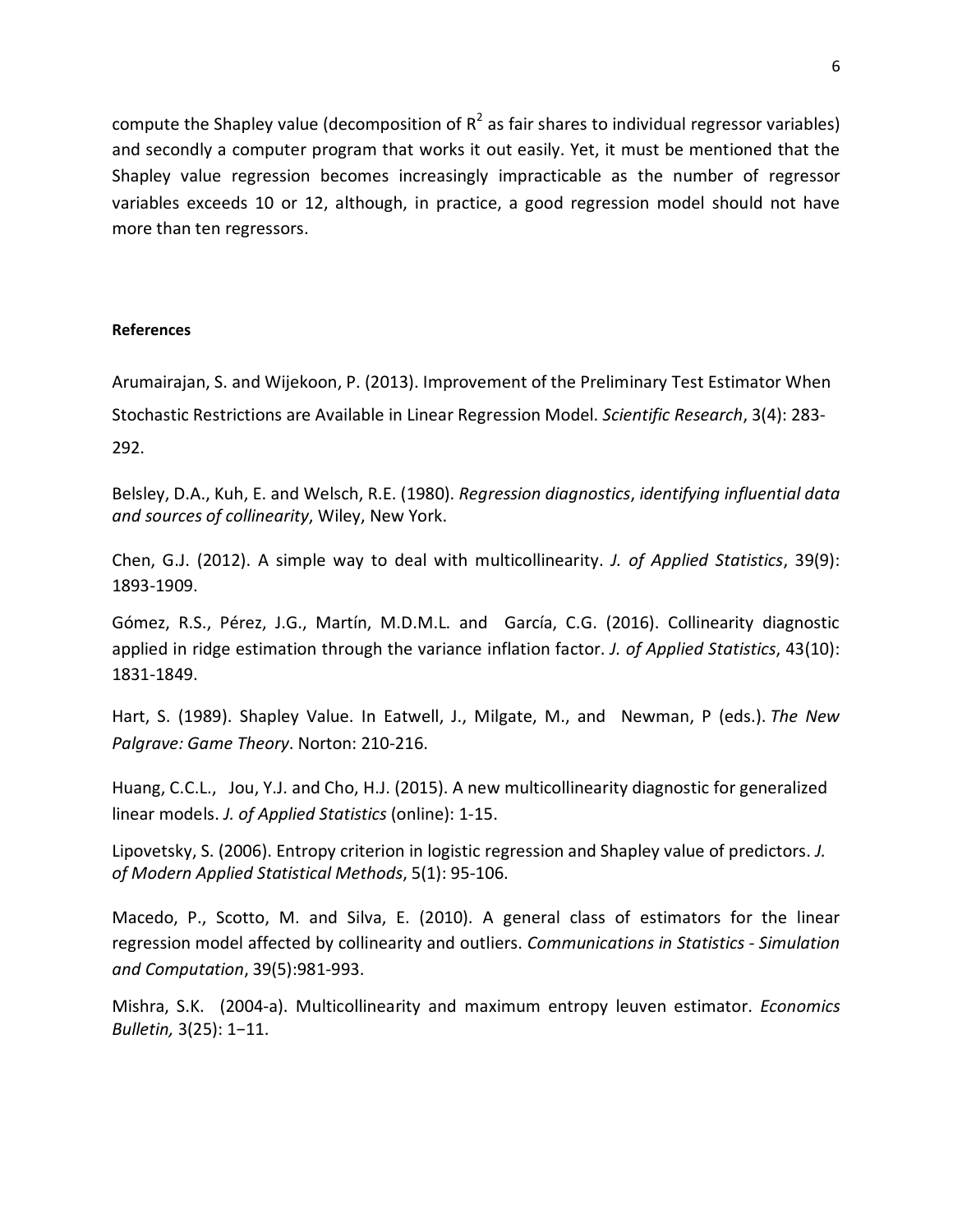Mishra, S.K. (2004-b). Estimation under multicollinearity: Application of restricted Liu and maximum entropy estimators to the Portland cement dataset. Social Science Research Network, http://ssrn.com/abstract=559861.

Mishra, S.K. (2007). Performance of differential evolution method in least squares fitting of some typical nonlinear curves. *J. of Quantitative Economics*, 5(1): 140-177.

Mishra, S.K. (2013). Global optimization of some difficult benchmark functions by host-parasite coevolutionary algorithm. *Economics Bulletin*, 33(1): 1-18.

Özkale, M.R. (2012). Combining the unrestricted estimators into a single estimator and a simulation study on the unrestricted estimators. *J. of Statistical Computation and Simulation*, 82(5): 653-688.

Özkale, M.R. (2014). The relative efficiency of the restricted estimators in linear regression models. *Journal of Applied Statistics*, 41(5): 998-1027.

Ročková, V. and George, E.I. (2014). Negotiating multicollinearity with spike-and-slab priors. *Metron*, 72(2): 217-229.

Shapley, L.S. (1953). A Value for n-person Games. In *Kuhn, H.W. and Tucker, A.W. (eds.). Contributions to the theory of games. Annals of Mathematical Studies 28*. Princeton University Press: 307-317.

Woods, H., Steinour, H.H. and Starke, H.R. (1932). Effect of composition of Portland cement on heat evolved during hardening. *Industrial and Engineering Chemistry*, 24(11): 1207-1214.

Wu, X. (2009). A weighted generalized maximum entropy estimator with a data-driven weight. *Entropy*, *11*(4): 917-930.

York, R. (2012). Residualization is not the answer: Rethinking how to address multicollinearity. *Social Science Research*, 41(6): 1379–1386.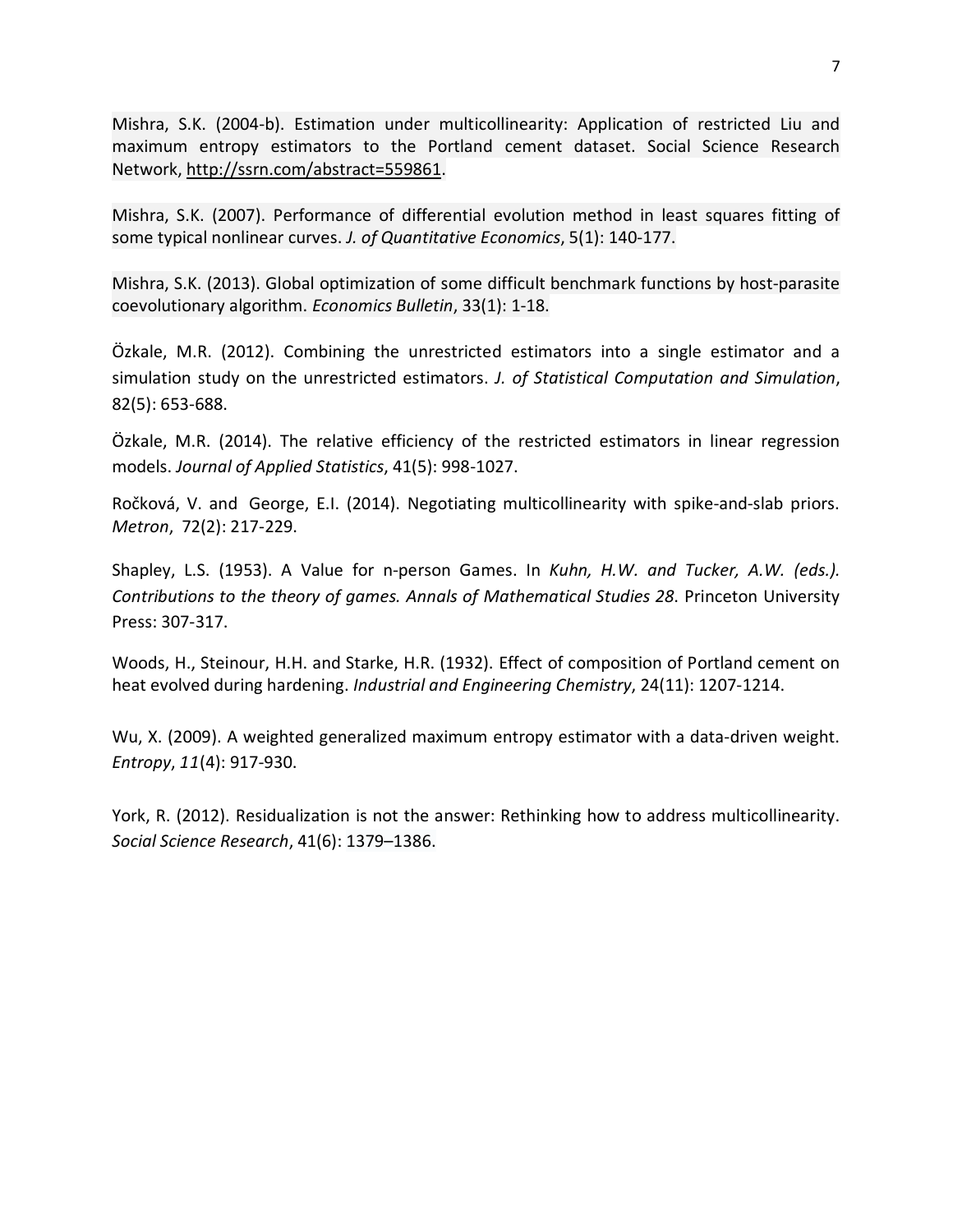## **Appendix**

 !SHAPLEY REGRESSION FOR MULTICOLLINEARITY PARAMETER (NMAX=100,MMAX=10) IMPLICIT DOUBLE PRECISION (A-H,O-Z) DIMENSION X(NMAX,MMAX),Y(NMAX),XX(MMAX,MMAX),XY(MMAX),B(MMAX) DIMENSION VX(MMAX,MMAX),VY(MMAX),YH(NMAX),CONTRIB(MMAX),Z(NMAX) DIMENSION ARRAY(MMAX),BARRAY(MMAX),RMAT(MMAX,MMAX),RVECT(MMAX) DIMENSION BETA(MMAX),AVX(MMAX),SDX(MMAX) COMMON /HP/RMAT,RVECT,CONTRIB CHARACTER \*70 INFIL,OFIL,OUTFIL,FINRES COMMON /DAT/X,Y ! ---------- NO. OF OBSERVATIONS AND REGRESSOR VAIABLES -------- !WRITE(\*,\*)'FEED N AND M' ! READ(\*,\*) N,M N=13!NUMBER OF OBSERVATIONS M=4! NO. OF VARIABLES (REGRESSORS, NO CONSTANT) ! ------------------- FILE NAMES ---------------------------------- !WRITE(\*,\*)'FEED THE NAME OF INPUT & OUTPUT FILES' !READ(\*,\*) INFIL, OUTFIL, OFIL INFIL='DATX.TXT' ! CONTAINS Y AND X DATA OFIL='ALLCOMB.TXT' ! STORES ALL COMBINATIONS OUTFIL='SHAPLEY\_R.TXT'! STORES ALL COMBINATIONS WITH R SQUARE FINRES='SHAPLEY\_RESULTS.TXT' ! ------------------- FORMATS ----------------------------------- 1 FORMAT(8F10.2) 2 FORMAT(2I3,4F5.0,2X,F12.9)! BETTER TO MAKE IT RUN-TIME FORMAT 3 FORMAT(40X,2I3,4F5.0,2X,F12.9)! BETTER TO MAKE IT RUN-TIME FORMAT 4 FORMAT('REGRESSOR #',I2,' SHARED R\_SQR =',F18.15,' [',F7.4,' %]') 5 FORMAT(5(F15.10,',')) ! \*\*\*\*\*\*\*\*\*\*\*\*\*\*\*\*\*\*\*\*\*\*\*\*\*\*\*\*\*\*\*\*\*\*\*\*\*\*\*\*\*\*\*\*\*\*\*\*\*\*\*\*\*\*\*\*\*\*\*\*\*\*\* OPEN(9,FILE=FINRES) OPEN(7,FILE=INFIL) ! CONTAINS Y (REGRESSAND) AND X (REGRESSORS)  $DO I=1,N$  $READ(7,*) Y(1), (X(1,1), J=1,M)$  ! DATA DOES NOT JAVE CONSTANT ENDDO CLOSE(7) ! MAKE DEVIATED FROM THE RESPECTIVE MEAN DO  $J=1,M$  AM=0.D0 ! MEAN SD=0.D0 ! STANDARD DEVIATION  $DO I=1,N$  $AM=AM+X(I,J)$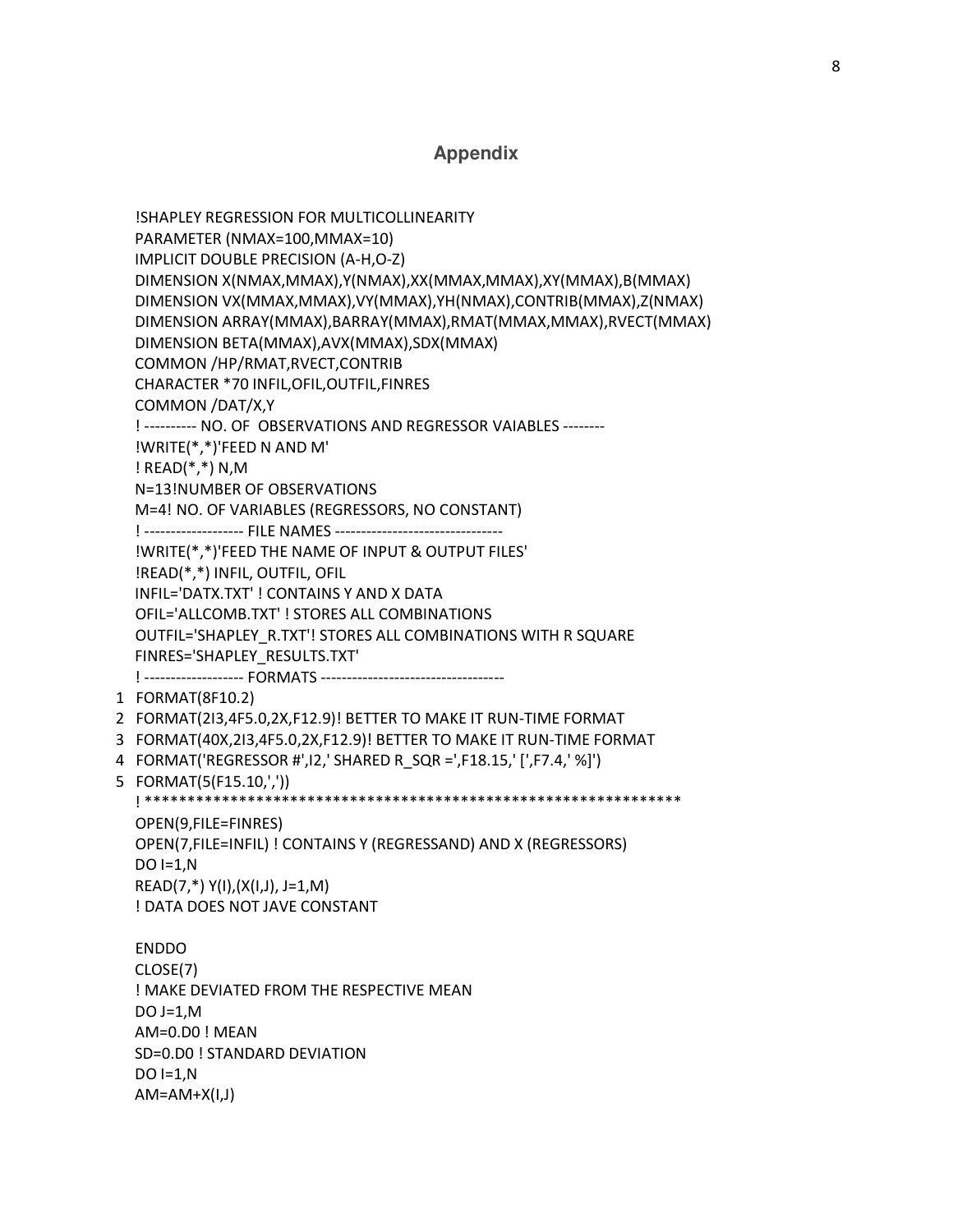$SD = SD + X(1,1)$ <sup>\*\*</sup>2 ENDDO AM=AM/N  $SD = SQRT(SD/N - AM**2)$  AVX(J)=AM SDX(J)=SD  $DO I=1,N$  X(I,J)=(X(I,J)-AM)/SD ENDDO ENDDO AM=0.D0 ! MEAN SD=0.D0 ! STANDARD DEVIATION  $DO I=1,N$  AM=AM+Y(I) SD=SD+Y(I)\*\*2 ENDDO AM=AM/N AMY=AM  $SD = \text{SQRT}(\text{SD/N} - \text{AM}^{**}2)$  SDY=SD  $DO I=1,N$  Y(I)=(Y(I)-AM)/SD ENDDO ! ----------------- PRINT DATA Y AND X ---------------------- ! DO I=1,N ! WRITE(\*,\*) Y(I),(X(I,J), J=1,M) ! ENDDO ! ---------------------------------------------------------------- ! MAKE VARIANCE-COVARIANCE MATRIX DO  $J=1,M$  XY(J)=0.D0 ! COVARIANCE VECTOR OF Y WITH X DO JJ=1,M ! VAIANCE-COVARIANCE MATRIX OF X WITH ITSELF XX(J,JJ)=0.D0 DO I=1,N  $XX(J,J) = XX(J,J) + X(I,J) * X(I,J)$  ENDDO XX(J,JJ)=XX(J,JJ)/N ENDDO  $DO I=1,N$  XY(J)=XY(J)+X(I,J)\*Y(I) ENDDO XY(J)=XY(J)/N ENDDO ! -------------------PRINT VARIANCE COVARIANCE MATRIX ---------- !WRITE(\*,\*) 'VARIANCE COVARIANCE MATRIX' !DO I=1,M !WRITE(\*,1) XY(I),(XX(I,J),J=1,M)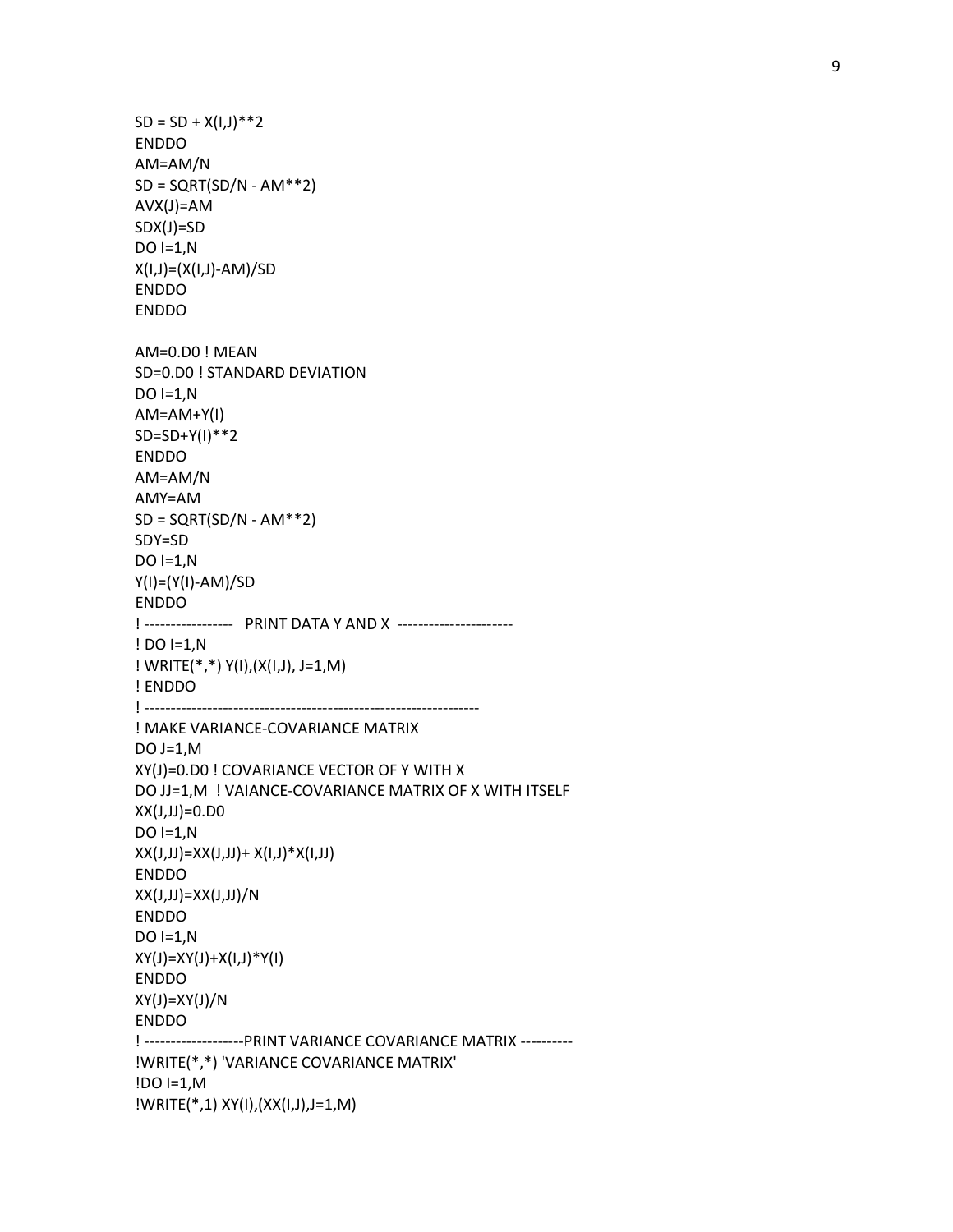!ENDDO !WRITE(\*,\*)'======================================================' ! STORE XX IN V ! CONSTRUCT CORREL MATRIX (RMAT:XX) AND CORREL VECTOR (RVAT: YX) DO J=1,M  $DO I=1,N$  $YH(I)=X(I,J)$  ENDDO CALL RSQUARE(Y,YH,N,RM,RSQ) RVECT(J)=RM DO JJ=1,M DO I=1,N  $Z(I)=X(I,JJ)$  ENDDO CALL RSQUARE(Z,YH,N,RM,RSQ) RMAT(J,JJ)=RM ENDDO ENDDO ! CORRELATION MATRIX AND VECTOR WRITE(\*,\*)'CORRELATION MATRIX AND VECTOR' DO  $J=1,M$  WRITE(\*,5)(RMAT(J,JJ),JJ=1,M),RVECT(J) ENDDO !PAUSE  $DO I=1,M$  BARRAY(I)=0.D0 ! INTERMEDIATE VARIABLE FOR INTERNAL PURPOSES ENDDO OPEN(14,FILE=OUTFIL)! STORES ALL COMBINATIONS WITH R SQUARE NSL=0 DO IX=1,M KX=M-IX+1 NCOMB=NCR(M,KX)! NO. OF COMBINATION NCR CALL COMBIN(M,KX,OFIL) OPEN(7,FILE=OFIL) ! CONTAINS COMBINATIONS DO I=1,NCOMB READ(7,\*)(ARRAY(J),J=1,KX)! COMBINATION ARRAY CALL REGRESS(XX,XY,ARRAY,RSQ,N,KX)! CALLS ORDINARY LEAST SQUARES NSL=NSL+1 WRITE(14,\*)NSL,KX,(ARRAY(J),J=1,KX),RSQ !STORES REGRESSION RESULTS !WRITE(\*,\*)'R-SQUARE=',RSQ ENDDO CLOSE(7) ! WRITE(\*,\*)'---------------------------------------------------' ENDDO CLOSE(14) ! MAKE TABLES !WRITE(\*,\*)'///////////////// CHECKING /////////////////////////' OPEN(14,FILE=OUTFIL)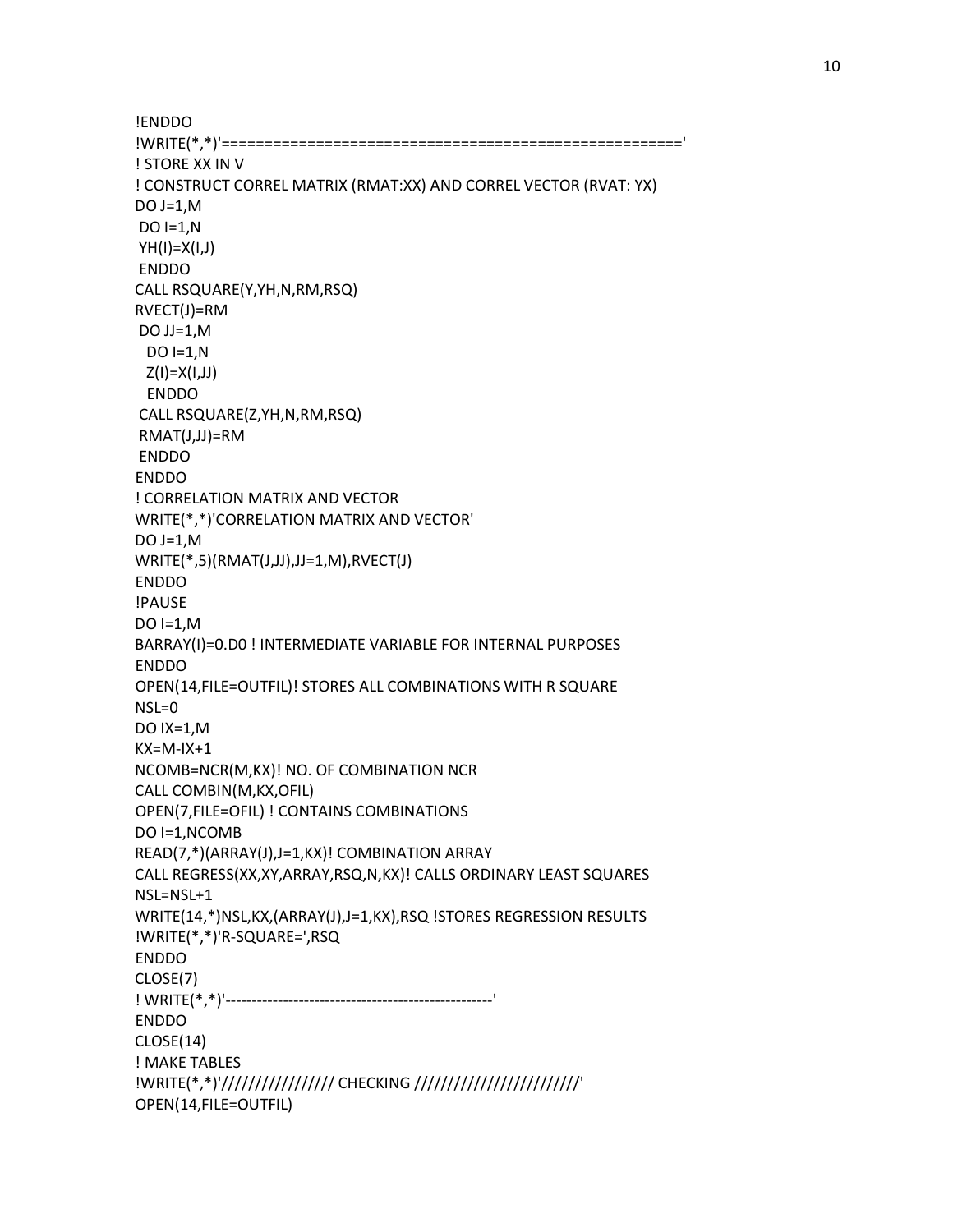NCOMBTOT=0 DO IX=1,M KX=M-IX+1 MKX=M-KX NCOMB=NCR(M,KX) DO I=1,NCOMB READ(14,\*)NSL,KKX,(ARRAY(J),J=1,KX),RSQ !WRITE(\*,2)NSL,KKX,(ARRAY(J),J=1,KX),(BARRAY(J),J=1,MKX),RSQ IF(KX.NE.KKX) THEN !WRITE(\*,\*)'KKX AND KX ARE NOT EQUAL ',KX,KKX !PAUSE ENDIF NCOMBTOT=NCOMBTOT+1 !TOTAL NO. OF REGRESSION !PAUSE ENDDO ENDDO CLOSE(14) !PAUSE !WRITE(\*,\*)'[[[[[[[[[[[[[[[[[[[[[[[[[[[[[[[[[[[[[[[[[[[[[[[[[[[[[[' !WRITE(\*,\*) 'TOTAL NO. OF REGRESSION =', NCOMBTOT OPEN(14,FILE=OUTFIL) TSUMSRQ=0.D0 DO KC=1,M !WRITE(\*,\*)'FEED KC (DESIRED VARIABLE)' !READ(\*,\*) KC SUMSRQ=0 DO KPP=1,M NTR1=0 NTR0=0 KP=M-KPP+1 WRITE(\*,\*)'------- COMBINATION=',KP,' -------------------------' KR=KP-1 ! ---------------------------------------------------------------- SRSQ=0.D0 OPEN(14,FILE=OUTFIL) DO I=1,NCOMBTOT READ(14,\*)SL,KX,(ARRAY(J),J=1,KX),RSQ  $NT=0$ DO  $J=1,KX$  IF(KX.EQ.KP.AND.ARRAY(J).EQ.KC) THEN NT=NT+1 WRITE(\*,\*) '(',KX,(ARRAY(JJ),JJ=1,KX),RSQ,').(+)' ENDIF ENDDO IF(NT.NE.0)THEN WRITE(\*,\*) '(',KX,(ARRAY(JJ),JJ=1,KX),RSQ,').(+)' NTR1=NTR1+1 SRSQ = SRSQ + RSQ ! RSQ TO BE ADDED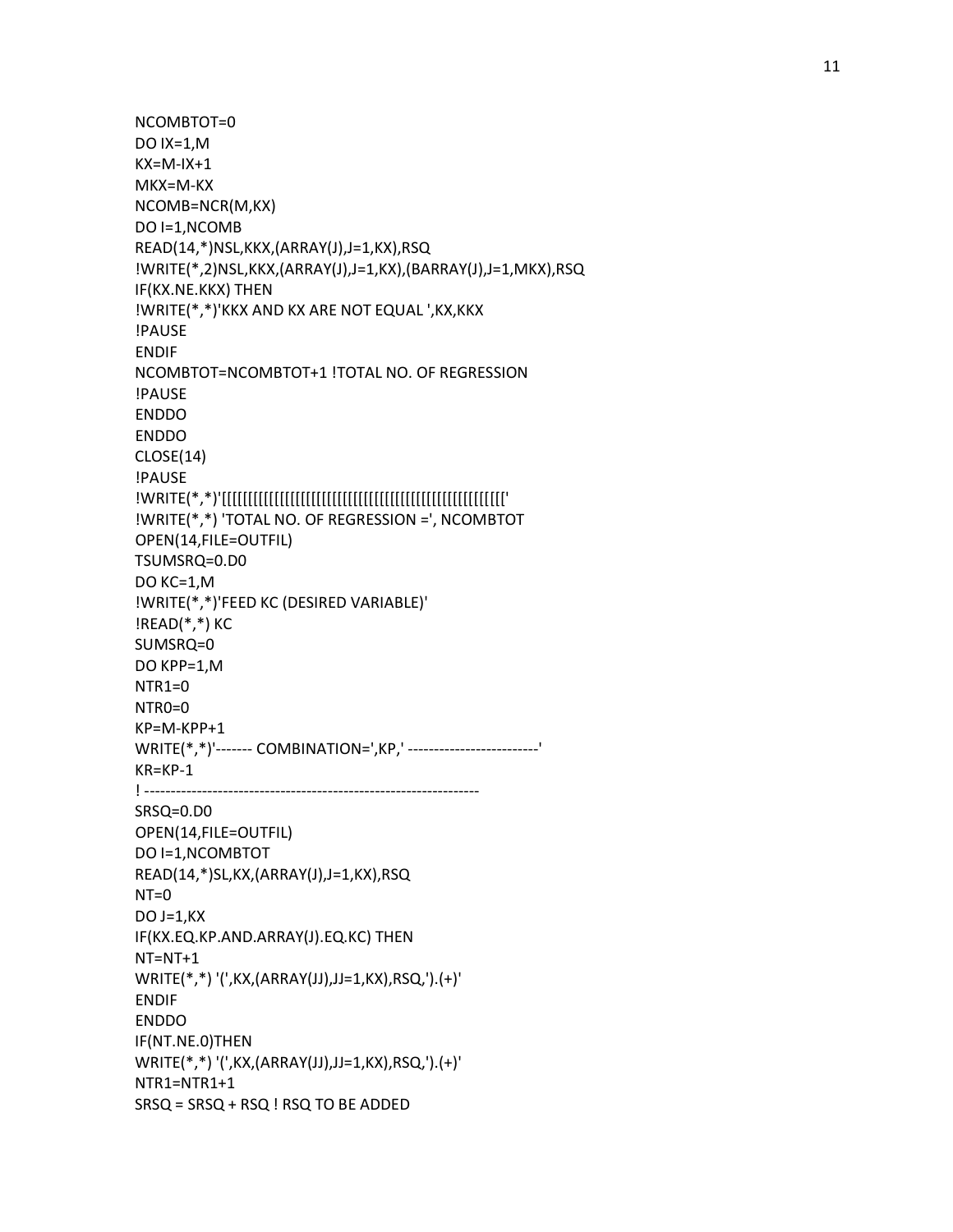```
 ENDIF 
NT=0DO J=1,KX IF(KX.EQ.KR.AND.ARRAY(J).NE.KC)THEN 
 NT=NT+1 
 WRITE(*,*) '[',KX,(ARRAY(JJ),JJ=1,KX),RSQ,'].(-)' 
 ENDIF 
 ENDDO 
 IF(NT.EQ.KX)THEN 
 WRITE(*,*) '[',KX,(ARRAY(JJ),JJ=1,KX),RSQ,'].(-)' 
 NTR0=NTR0+1 
 SRSQ = SRSQ - RSQ ! RSQ TO BE SUBTRACTED 
 ENDIF 
 ENDDO 
 CLOSE(14) 
 !WRITE(*,*)'NTR1 & NTR0,SRSQ,MEAN_SRSQ:',NTR1,NTR0,SRSQ,SRSQ/NTR1 
 SUMSRQ = SUMSRQ + SRSQ/NTR1 
 ENDDO ! FOR KPP 
 ! WRITE(*,*)'SUM OF PROPERLY SIGNED RSQ & MEAN =',SUMSRQ,SUMSRQ/M 
 ! ---------------------------------------------------------------- 
 CONTRIB(KC) = SUMSRQ/M 
 TSUMSRQ = TSUMSRQ + SUMSRQ/M 
 ENDDO ! FOR KC 
 WRITE(9,*)' ' 
 WRITE(9,*)' -------- FINAL RESULTS OF SHAPLEY REGRESSION ------' 
 WRITE(9,*)' CONTRIBUTION OF EACH INDIVIDUAL VARIABLE TO R_SQUARE' 
DO J=1,M WRITE(9,4) J,CONTRIB(J), (CONTRIB(J)/TSUMSRQ)*100 
 ENDDO 
WRITE(9,^*)' '
 WRITE(9,*)'TOTAL(JOINT) CONTRIBUTION R_SQ=F(X1,...,XM)=',TSUMSRQ 
 WRITE(9,*)'NOTE: TOTAL CONTRIBUTION SUMS UP TO 100 PERCENT.' 
 CALL HOST_PARASITE(M,BETA) 
 ! COMPUTE IMPUTED R SQUARED VALUE 
 WRITE(9,*)'SHAPLEY-VALUE BASED STANDARDIZED REGRESSION COEFFS' 
 WRITE(9,*)(BETA(J),J=1,M) 
 WRITE(9,*)'SHAPLEY-VALUE BASED REGULAR REGRESSION COEFFICIENTS' 
 AMM=0.D0 
 DO J=1,M 
 B(J)=BETA(J)*SDY/SDX(J) 
 AMM=AMM+AVX(J)*B(J) 
 ENDDO 
 CONSTANT=AVY-AMM 
 WRITE(9,*) CONSTANT, (B(J),J=1,M)
```
 $DO I=1,N$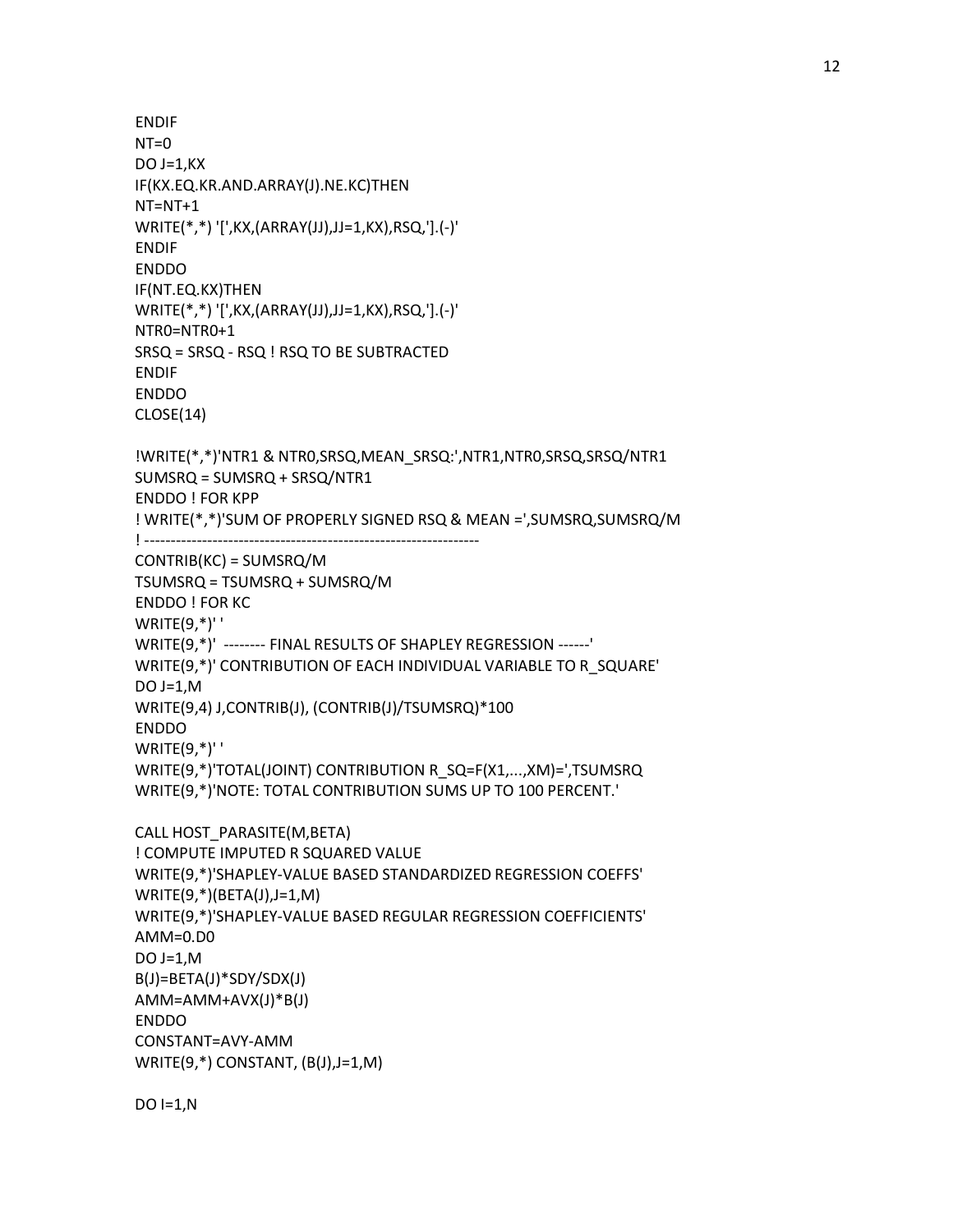```
 YH(I)=0.D0 
DO J=1,M YH(I)=YH(I)+ X(I,J)*BETA(J) 
 ENDDO 
 ENDDO 
 CALL RSQUARE(Y,YH,N,RM,RSQ) 
 WRITE(9,*)'COMPUTED SHAPLEY REGRESSION R_SQUARED =',RSQ 
 CLOSE(9) 
WRITE(*, *)' WRITE(*,*)' ' 
 WRITE(*,*)'RESULTS ARE STORED IN FILE = ',FINRES 
 STOP 
 END 
 !---------------------------------------------------------------- 
 SUBROUTINE INV(A,M,D)! MATRIX INVERSION 
 PARAMETER(MMAX=10)! MMAX IS THE MAXIMUM DIMENSION. 
 !MATRIX INVERSION - EXCHANGE METHOD:KRISHNAMURTHY EV & SEN SK(1976) 
 !COMPUTER-BASED NUMERICAL ALGORITHMS, AFFILIATED EAST-WEST PRESS, 
 !NEW DELHI, P.161 
 IMPLICIT DOUBLE PRECISION (A-H,O-Z) 
 DIMENSION A(MMAX,MMAX) 
 ! -------------------------------------------------------- 
 ! INVERSION BEGINS 
 D=1.D0 ! D IS THE DETERMINANT OF MATRIX A. 
 ! THE RESULT (INVERSE OF A) IS STORED IN A ITSELF. A IS LOST 
DO I=1,MD=D^*A(I,I)A(I,I)=1.DD/A(I,I)DO J=1,M IF(I.NE.J) A(J,I)=A(J,I)*A(I,I) 
  ENDDO 
  DO J=1,M 
    DO K=1,M 
     IF(I.NE.J.AND.K.NE.I) A(J,K)=A(J,K)-A(J,I)*A(I,K) 
    ENDDO 
  ENDDO 
 DO J=1,M IF(J.NE.I) A(I,J)=-A(I,J)*A(I,I) 
  ENDDO 
 ENDDO 
 ! INVERSION ENDS 
 ! ------------------------------------------------------- 
 ! WRITE(*,*)'DETERMINANT=',D 
 RETURN 
 END 
 ! ================================================================ 
 SUBROUTINE VINIT(VX,VY) ! INITIALIZES (INTERNAL USE) 
 PARAMETER (MMAX=10)
```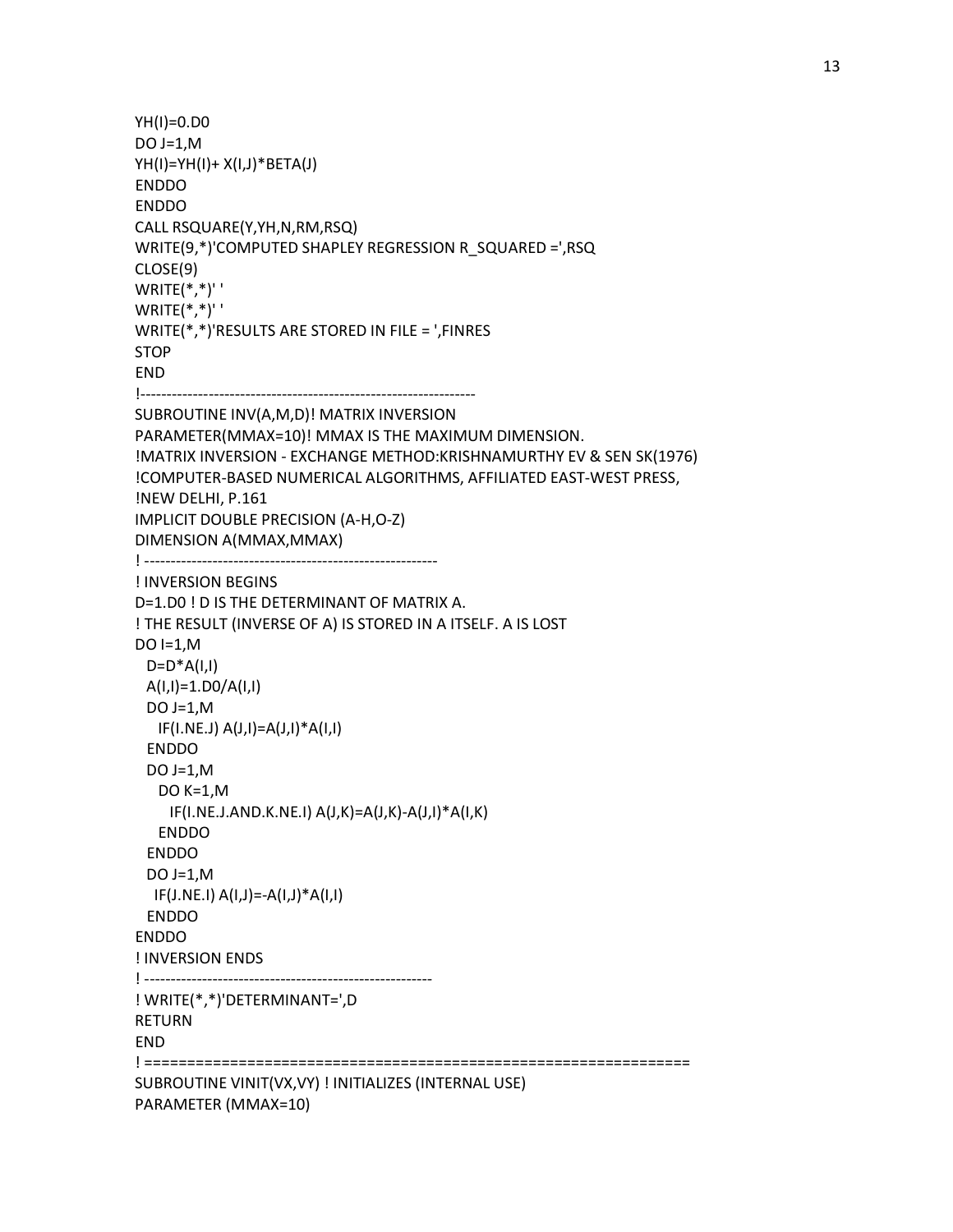```
 IMPLICIT DOUBLE PRECISION (A-H,O-Z) 
 DIMENSION VX(MMAX,MMAX),VY(MMAX) 
 DO I=1,MMAX 
 DO J=1,MMAX 
 IF(I.EQ.J) THEN 
VX(I,J)=1 ELSE 
VX(I,J)=0 ENDIF 
 ENDDO 
VY(1)=0 ENDDO 
 RETURN 
 END 
 ! ---------------------------------------------------------------- 
 SUBROUTINE RSQUARE(Y,YH,N,RM,RSQ) ! FINDS REGRESSION R SQUARE 
 PARAMETER (NMAX=100) 
 IMPLICIT DOUBLE PRECISION (A-H,O-Z) 
 DIMENSION Y(NMAX),YH(NMAX) 
AY=0 AYH=0 
VY=0 VYH=0 
 VYYH=0 
 DO I=1,N 
AY=AY+Y(1) AYH=AYH+YH(I) 
 VY=VY+Y(I)**2 
 VYH=VYH+YH(I)**2 
 VYYH=VYYH+Y(I)*YH(I) 
 ENDDO 
 AY=AY/N 
 AYH=AYH/N 
 VY=VY/N-AY**2 
 VYH=VYH/N-AYH**2 
 VYYH=VYYH/N-AY*AYH 
 RM = VYYH/SQRT(VY*VYH) 
 RSQ=(VYYH**2)/(VY*VYH) 
 RETURN 
 END 
 !---------------------------------------------------------------- 
 SUBROUTINE COMBIN(IN,IR,OFIL)! LISTS COMBINATIONS 
 PARAMETER (NMAX=10,MMAX=2000) 
 IMPLICIT DOUBLE PRECISION (A-H,O-Z) 
 DIMENSION A(NMAX),B(NMAX),C(MMAX) 
 CHARACTER *70 OFIL 
 OPEN(15,FILE=OFIL) 
DO I=1, IR
```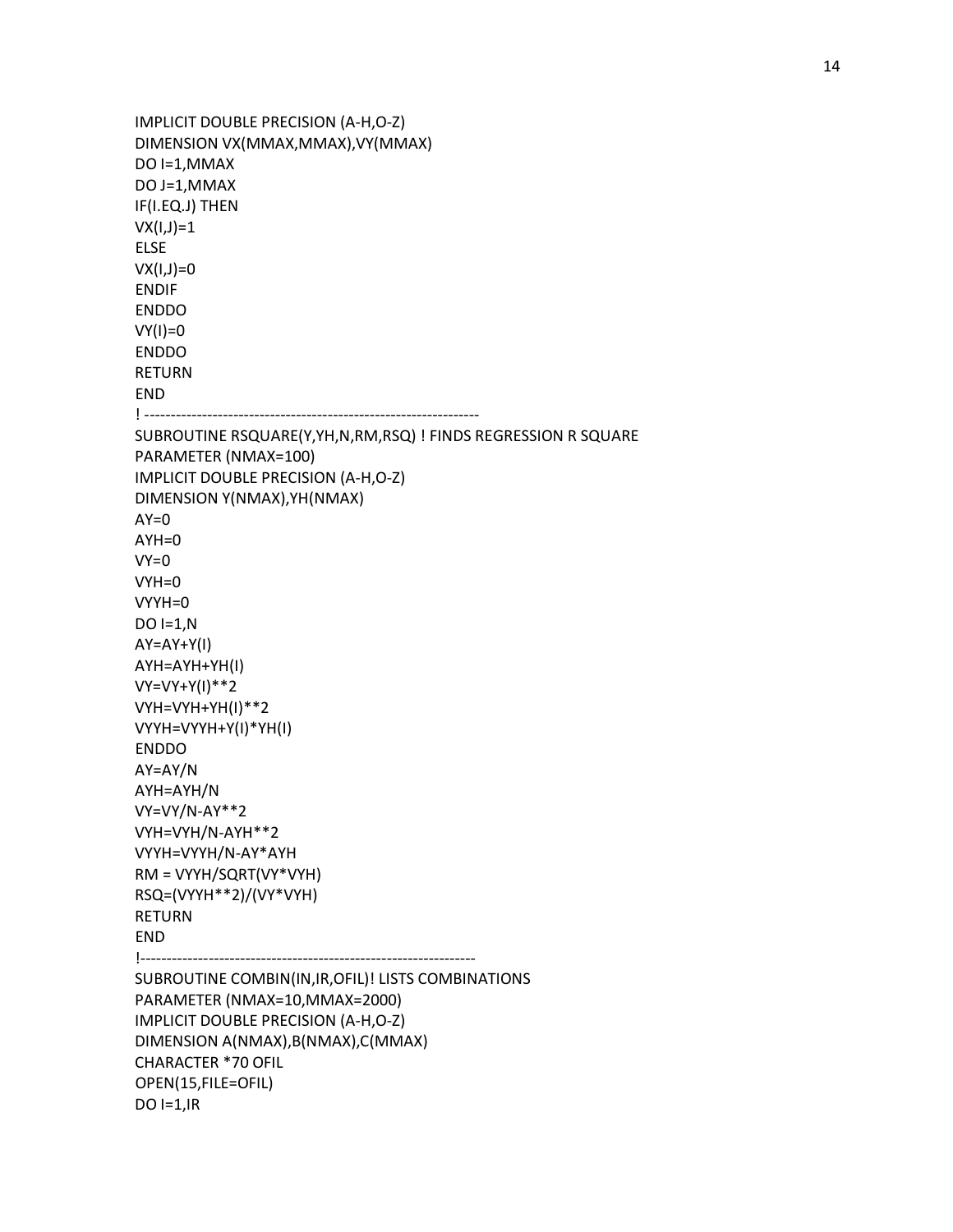```
 ENDDO 
  B(1)=IN+1-IR DO J=1,IR 
  B(J+1)=B(J)+1 ENDDO 
  MM=1 1 DO K=1,IR 
  C(MM) = A(K) MM=MM+1 
   ENDDO 
  IF(A(1).NE.B(1)) THEN
   DO M=1,IR 
   IM=IR-M+1 
   A(IM)=A(IM)+1 
   IF(A(IM).LE.B(IM)) GO TO 2 
   ENDDO 
 2 DO M=IM,IR 
  A(M+1)=A(M)+1 ENDDO 
   GO TO 1 
   ENDIF 
   MM=MM-1 
  I=1 IX=IR 
   DO WHILE(IX.LE.MM) 
   WRITE(15,*)(INT(C(J)),J=I,IX) 
  I=I+IR IX=IX+IR 
   ENDDO 
   CLOSE(15) 
   RETURN 
   END 
   ! ================================================================ 
   SUBROUTINE REGRESS(XX,XY,ARRAY,RSQ,N,MX)! OLS SUBROUTINE 
   PARAMETER (NMAX=100,MMAX=10) 
   IMPLICIT DOUBLE PRECISION (A-H,O-Z) 
   DIMENSION X(NMAX,MMAX),Y(NMAX),XX(MMAX,MMAX),XY(MMAX),B(MMAX) 
   DIMENSION VX(MMAX,MMAX),VY(MMAX),YH(NMAX) 
   DIMENSION ARRAY(MMAX) 
   CHARACTER *70 INFIL 
   COMMON /DAT/X,Y 
   CALL VINIT(VX,VY)! INITIALIZE VX AND VY 
   M=MX 
  DO I=1,M II=INT(ARRAY(I)) 
   DO J=1,M
```
 $A(I)=I$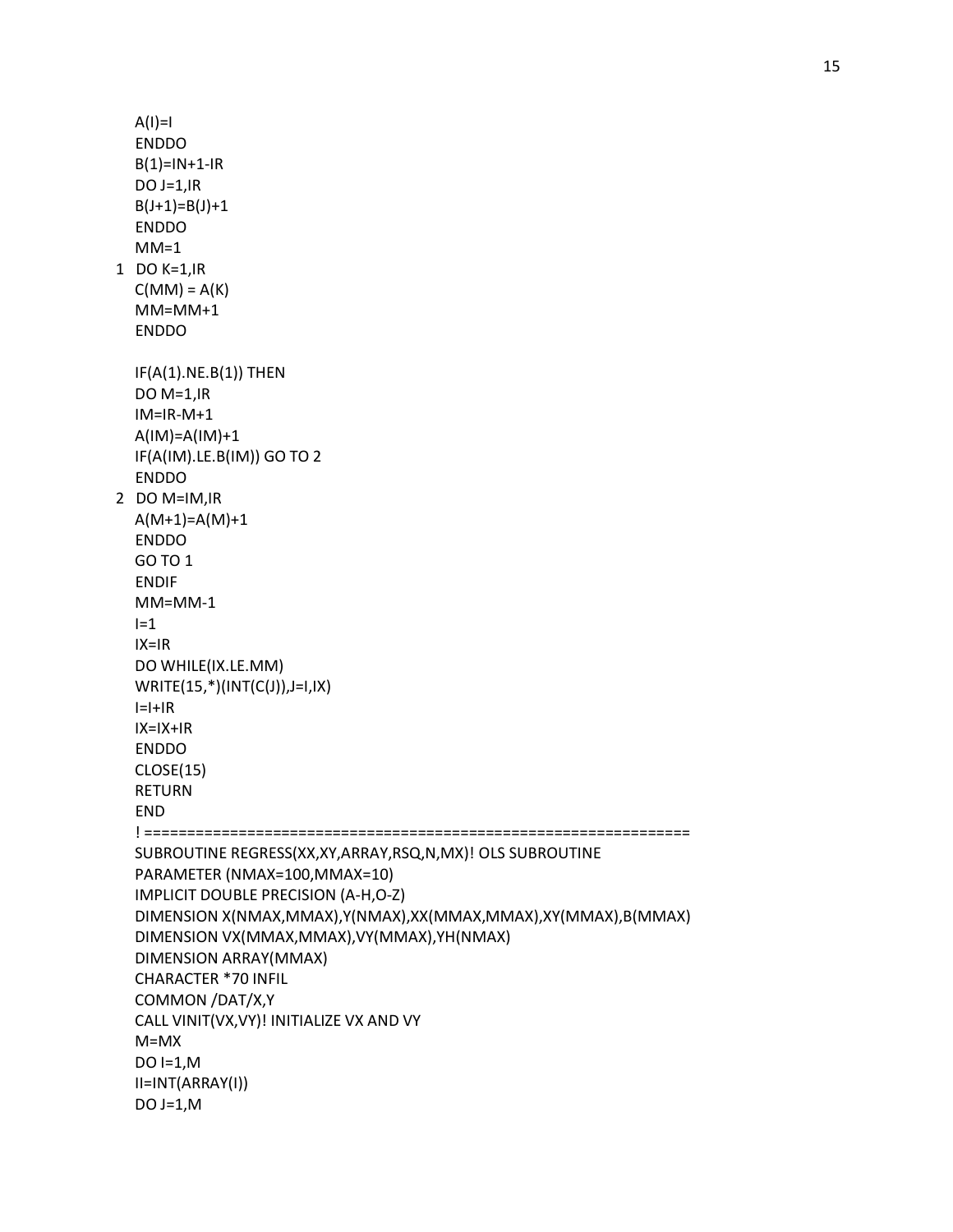```
 JJ=INT(ARRAY(J)) 
 VX(I,J)=XX(II,JJ) 
 ENDDO 
 VY(I)=XY(II) 
 ENDDO 
 CALL INV(VX,M,DET) 
 ! COMPUTE REGRESSION COEFFICIENT 
 DO I=1,M 
B(I)=0DO J=1,MB(I) = B(I) + VX(I,J) * VY(J) ENDDO 
 ENDDO 
 ! FIND R SQUARE 
DO I=1,NYH(I)=0DO J=1,M JJ=INT(ARRAY(J)) 
 YH(I)=YH(I)+X(I,JJ)*B(J) 
 ENDDO 
 ENDDO 
 CALL RSQUARE(Y,YH,N,RM,RSQ) 
 ! ----- PRINT ORDINARY REGRESSION COEFFICIENTS AND R SQUARE ----- 
 ! WRITE(*,*)'ORDINARY REGRESSION COEFFICIENTS AND R SQUARE' 
 ! WRITE(*,*)(B(J),J=1,M), ' RSQUARE =',RSQ 
 RETURN 
 END 
 ! ---------------------------------------------------------------- 
 FUNCTION NCR(IN,IR) ! FINDS NCR 
NF=1NR=1DO I=1, IR NF=NF*(IN-I+1) 
 NR=NR*I 
 ENDDO 
 NCR=NF/NR 
 RETURN 
 END 
 !----------------------------------------------------------------- 
 SUBROUTINE HOST_PARASITE(M,RBETA) 
 ! ALGORITHM & PROGRAM BY PROF. SK MISHRA, DEPT. OF ECONOMICS 
 ! NORTH-EASTERN HILL UNIVERSITY (SHILLONG), INDIA 
 PARAMETER(NMAX=1000, MMAX=10) 
 PARAMETER(MAXREP=15, NREP=1) 
 ! NMAX = MAXIMUM NUMBER OF BIRDS TO GENERATE 
 ! MMAX = MAXIMUM DIMENSION OR NO. OF DECISION VARIABLES 
 PARAMETER(IPRN=1000) ! DISPLAY INTERMEDIATE RESULTS AT EVERY IPRN 
 !----------------------------------------------------------------
```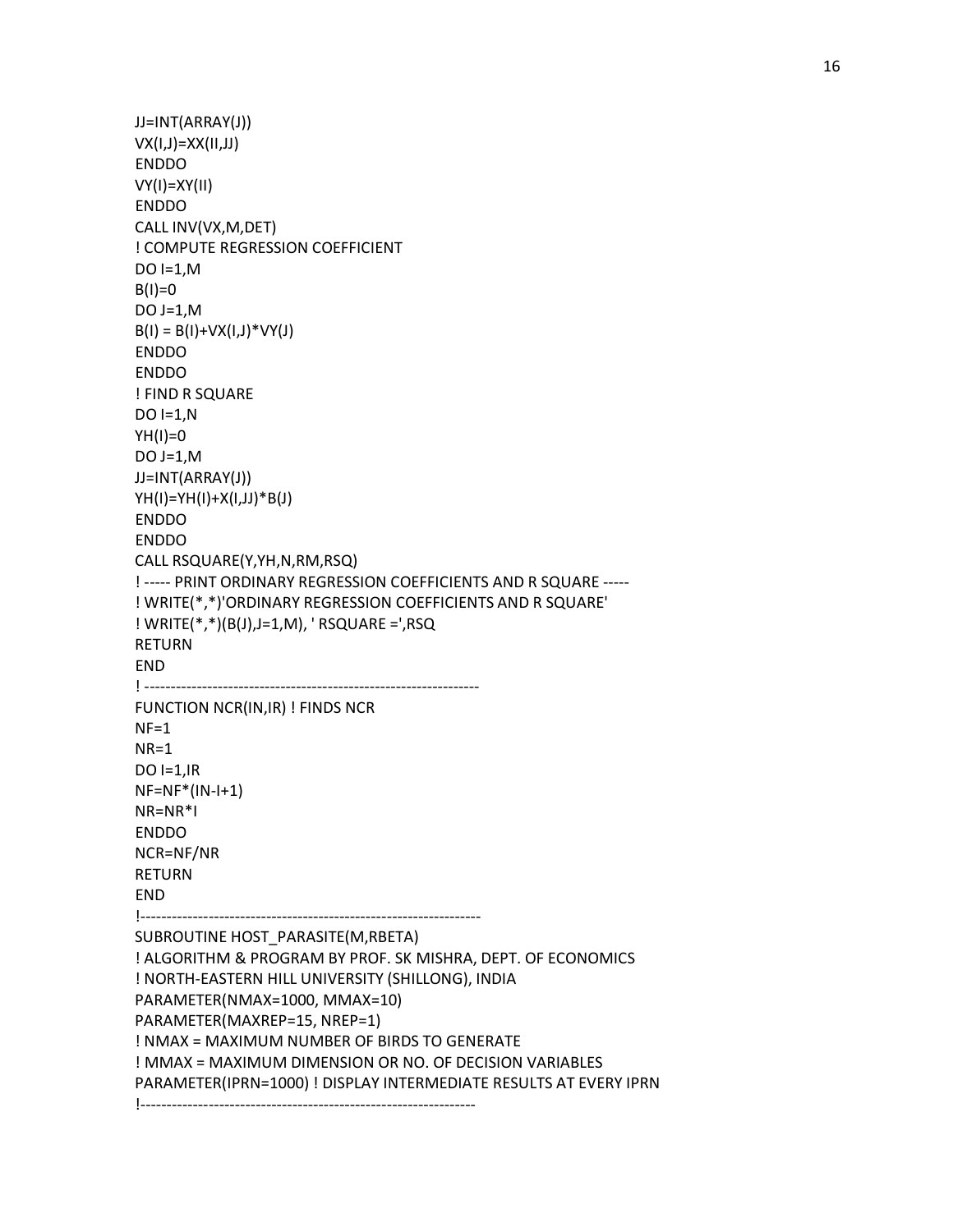IMPLICIT DOUBLE PRECISION (A-H,O-Z)

!----------------------------------------------------------------

 PARAMETER(FSIGN=1, NSORT=0) !(FSIGN = -1 FOR MAXIMIZATION) PARAMETER(MAXITER=10000000, EPS=1.0D-14) ! MAXITER = MAXIMUM NO. OF ITERATIONS ! !EPS IS USED AS A CONVERGENCE CRITERION) !----------------------------------------------------------------

 DOUBLE PRECISION LEVY ! FUNCTION LEVY(BETA) IS DOUBLE PRECISION COMMON /RNDM/IU,IV ! TO GENERATE UNIFORM DISTR. RANDOM NUMBERS COMMON /KFF/KF,NFCALL,FTIT ! KF IS FUNCTION CODE; NFCALL IS THE !NUMBER OF FUNCTION CALLS; FTIT IS THE TITLE OF THE FUNCTION CHARACTER \*70 TIT(200),FTIT ! TIT IS TITLE OF FUNCTIONS, A BATTERY ! OF 100 TEST FUNCTIONS; FTIT = TITLE OF THE FUNCTION CHARACTER \*70 HISTORY ! OUTPUT FILE TO STORE HISTORY OF COVERGENCE INTEGER IU,IV! FOR GENERATING UNIFORMLY DISTRIBUTED RANDOM NUMBERS DIMENSION CUCKOO(NMAX,MMAX),CROW(NMAX,MMAX),ICU(NMAX),ICR(NMAX) DIMENSION A(MMAX),FCU(NMAX),FCR(NMAX),TCUC(MMAX),TCRO(MMAX) DIMENSION OPTVAL(MAXREP),NRAND(MAXREP),EXTIME(MAXREP) DIMENSION EXCYCLE(MAXREP) CHARACTER \*8 CLOCK, START\_TIME, NOW\_TIME COMMON /HP/RMAT,RVECT,CONTRIB DIMENSION RMAT(MMAX,MMAX),RVECT(MMAX),CONTRIB(MMAX),RBETA(MMAX)

 DATA (NRAND(I),I=1,MAXREP)/45331,44431,44421,44401,45671,53277, & 34567,23171,98267,49821,11387,17869,12352,12017,10501/

!----------------------------------------------------------------

 ! LINEAR FUNCTION !DPROB(PROB)=0.3D0\*(1.D0-PROB) ! GOMPERTZ CURVE DPROB(PROB)=0.7D0\*(EXP(-2\*EXP(-(1.0D0/(1+DLOG(1+PROB)))))) ! LOGISTIC FUNCTION !DPROB(PROB)=(0.5-0.35D0/(1.D0+EXP(-PROB))) ! LOGIT FUNCTION !DPROB(PROB)=-0.05D0\*DLOG(PROB/(1.D0-PROB))

 !PROB(IT,FN1,FN2)=0.7\*(EXP(-2\*EXP(-(0.00001D0/(1+DLOG(1+DABS(FN1 !\* -FN2))))\*IT))) ! THIS STATEMENT FUNCTION DEFINES THE DETECTION/REJECTION FUNCTION ! OF A CUCKOO EGG BY THE HOST (0.7 IS THE UPPER LIMIT OF PROB) !---------------------------------------------------------------- !---------------------------------------------------------------- !WRITE(\*,\*)'FILE (NAME.TXT) TO STORE HISTORY OF CONVERGENCE ?'

 ! THIS FILE STORES THE HISTORY OF CONVEGENCE OF CUCKOOS AND CROWS !READ(\*,\*) HISTORY HISTORY='HIST.TXT' OPEN(15,FILE=HISTORY) ! ===============================================================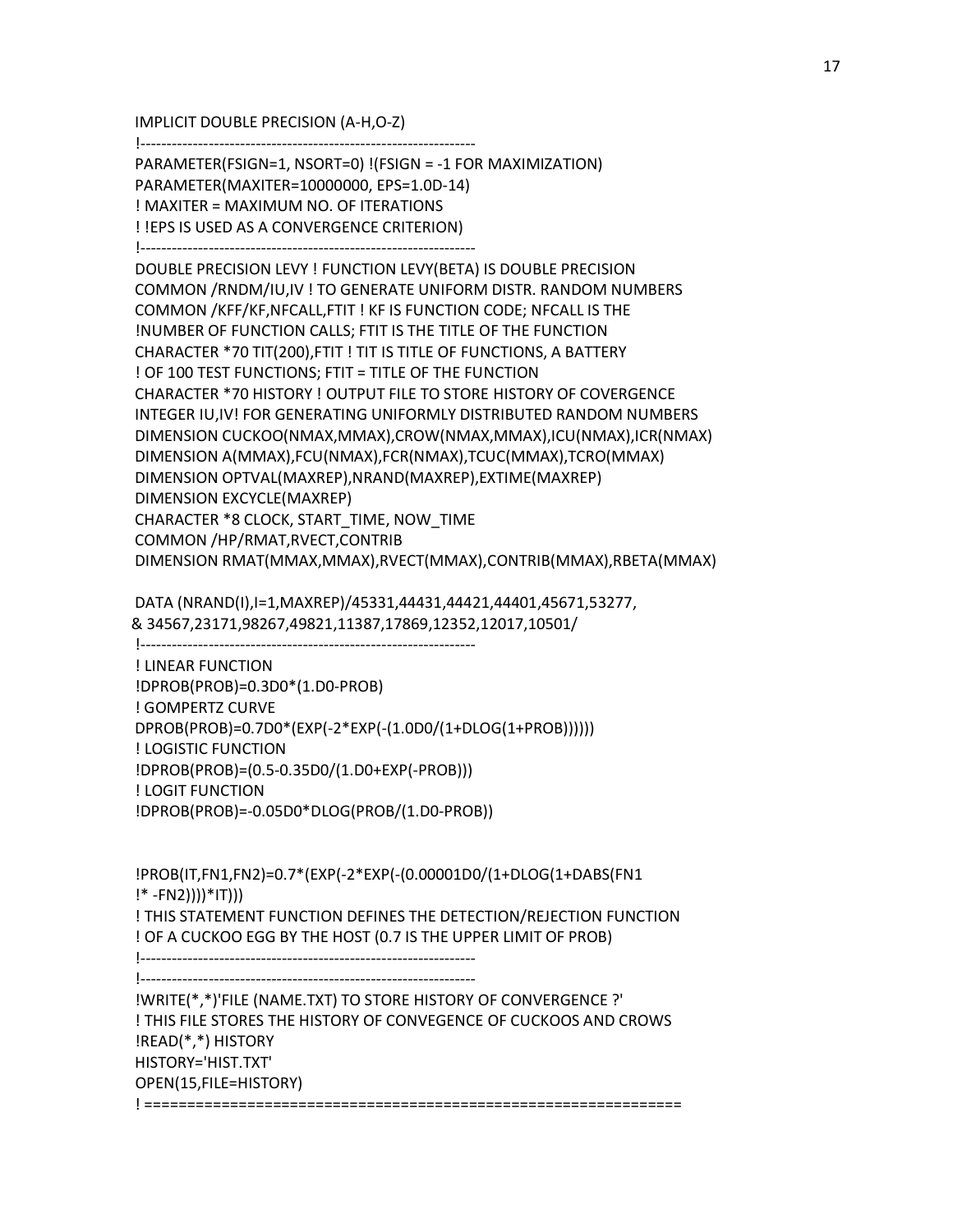DO IREP=1,NREP

 !--------------------------------------------------------------- IF(IREP.EQ.1) THEN ! SELECT/CHOOSE THE FUNCTION TO OPTIMIZE CALL FSELECT(KF,M,FTIT) ! CHOOSES THE FUNCTION TO OPTIMIZE !WRITE(\*,\*)'NO. OF CUCKOOS (EQUAL TO NO. OF CROWS) ?' !WRITE(\*,\*)'THIS COULD BE BETWEEN 30 AND 100, SAY.' !READ(\*,\*) NCU, NCR ! NO. OF CUCKOOS (& CROWS) TO GENETE. !NCU SHOULD BE NOT BE MORE THAN A HALF OF NMAX (NMAX > 2\*NCU) !NCR=NCU ! THE CROWS ARE AS MANY AS THE CUCKOOS !WRITE(\*,\*)'FEED THE RANDOM NUMBER SEED' !READ(\*,\*) IU ! RANDOM NUMBER SEED (5 DIGITS ODD INTEGER NUMBER) NCU=30 NCR=30  $WRITE(*, *)'$  WRITE(\*,\*)' ' WRITE(\*,\*)'-----------------------------------------------------' WRITE(\*,\*)'MAX TIME(SEC) TO RUN?. FIVE SECS ARE ENOUGH, FEED 5.' !READ(\*,\*) AMAXSEC,VTHEN ! VTHEN IS REFERENCE VALUE READ(\*,\*) AMAXSEC VTHEN=9999 WRITE(\*,\*)'-----------------------------------------------------' ENDIF ! INITIALIZATION ----------------------------------------------- BETA=3/2.D0 ! NEEDED TO GENERATE LEVY FLIGHTS (CUCKOOS) GAMMA=5/3.D0 ! NEEDED TO GENERATE LEVY FLIGHTS (CROWS) ! --------------------------------------------------------------- BET=0.2D0 ! NEEDED TO GENERATE CAUCHY FLIGHTS (CUCKOOS) GAM=0.8D0 ! NEEDED TO GENERATE CAUCHY FLIGHTS (CROWS) ! -------------------------------------------------------------- SCALE=10 !(SCALING OF INITIAL VALUES OF DECISION VARIABLES) FACTOR=SCALE ! SCALING FACTOR NFCALL=0 ! NO. OF FUNCTION CALLS : INITIALIZED CUSD=1.0D30 ! USED FOR CONVERGENCE CRITERION CRSD=1.0D30 ! USED FOR CONVERGENCE CRITERION PROX=0.00D0 ! DETERMINES CHOICE BETWEEN LEVY AND CAUCHY FLIGHTS PROB=0.5D0 ALIF=1.0D-06 ! AFFECTS THE RATE OF COVERGENCE SUCCESS=0.0D0 GHZ=2.4D0 ! CLOCK CYCLES (PER SECOND) OF THE CPU !--------------------------------------------------------------- !GENERATE CUCKOOS RANDOMLY AND EVALUATE !CALL TIME(CLOCK) !START\_TIME=CLOCK CALL CPU\_TIME(START) IU=NRAND(IREP) KSEED=IU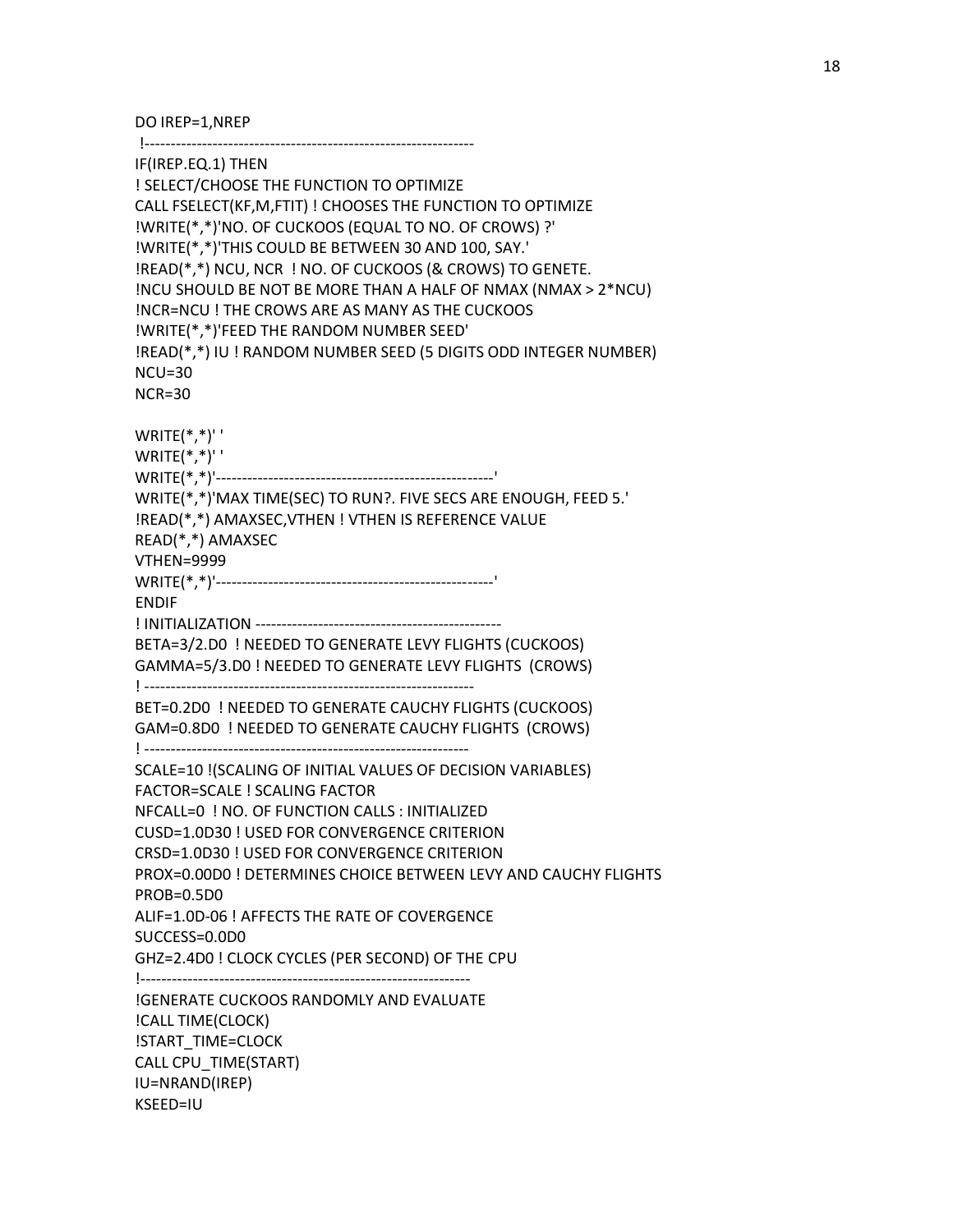CALL RANDOM(RAND) DO I=1,NCU DO J=1,M CALL RANDOM(RAND) A(J)=(RAND-0.5)\*FACTOR CUCKOO(I,J)=A(J) ENDDO CALL FUNC(M,A,F) FCU(I)=F\*FSIGN ENDDO !GENERATE CROWS RANDOMLY AND EVALUATE DO  $I=1, NCR$  $DO J=1,M$  CALL RANDOM(RAND) A(J)=(RAND-0.5)\*FACTOR CROW(I,J)=A(J) ENDDO CALL FUNC(M,A,F) FCR(I)=F\*FSIGN ENDDO IF(NSORT.EQ.1) THEN CALL SORT(CUCKOO,FCU,NCU,M) ! SORT CUCKOO POPULATION CALL SORT(CROW,FCR,NCR,M) ! SORT CROW POPULATION LOCU=1 LOKR=1 ELSE CALL FINDBEST(FCU,NCU,TOPCU,LOCU) CALL FINDBEST(FCR,NCR,TOPKR,LOKR) ENDIF !---------------------------------------------------------------- ICOUNT=0 !--------------------------------------------------------------- IT=0 ! INITIALIZATION OF ITERATION FEPS=0.0D0 ! INITIALIZATION OF TERMINATION CONDITION !DO IT=1,MAXITER DO WHILE (IT.LE.MAXITER.AND.FEPS.EQ.0.0) FN1=FCU(LOCU) ! BEST VALUE OF CUCKOOS FN2=FCR(LOKR) ! BEST VALUE OF CROWS PDET=DPROB(PROB) ! DEFINED IN THE STATEMENT FUNCTION ! SET ICU AND ICR TO ZERO DO I=1,NCU  $ICU(I)=0$  ENDDO DO I=1,NCR  $ICR(I)=0$  ENDDO ! CUCKOOS REGENERATE THEMSELVES (FLY) WITH LEVY FLIGHT DO I=1,NCU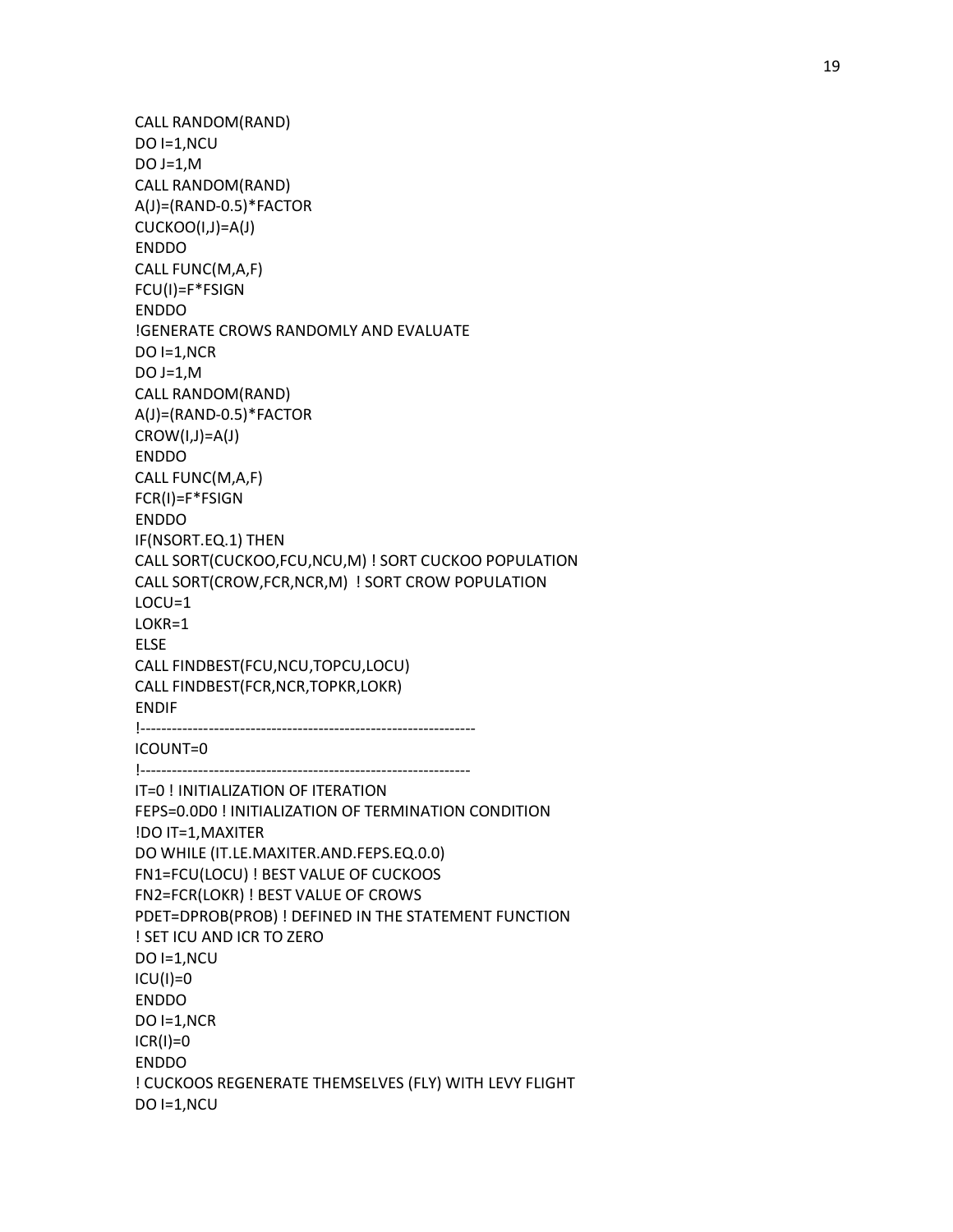```
 CALL RANDOM(RAND) 
 ALPHA=ALIF+(RAND)**2 ! AFFECTS THE SPEED OF CONVERGENCE 
 CALL RANDOM(RAND) 
 OMEGA=ALIF+(RAND)**2 ! AFFECTS THE SPEED OF CONVERGENCE 
 CALL RANDOM(RC) 
 CALL RANDOM(RAND) 
 L=1+INT(NCR*RAND) 
 CALL RANDOM(RAND) 
 DIFFN=(CROW(L,J)-CUCKOO(I,J)) 
 IF(RAND.GE.PROX) THEN 
 A(J)=CUCKOO(I,J)+ALPHA*(RC-0.5)*LEVY(BETA)*DIFFN 
 !A(J)=CUCKOO(I,J)+ALPHA*(RC-0.5)*BURR12()*DIFFN 
 !A(J)=CUCKOO(I,J)+ALPHA*(RC-0.5)*GAUSS()*DIFFN 
 !A(J)=CUCKOO(I,J)+ALPHA*(RC-0.5)*CAUCHY(BET)*DIFFN 
 ELSE 
 A(J)=CUCKOO(I,J)+ALPHA*(RC-0.5)*CAUCHY(BET)*DIFFN 
 ENDIF 
 ENDDO 
 CALL FUNC(M,A,F) 
! A NEW SOLUTION IS ADMITTED ONLY IF IT IS BETTER
 FNEW=F*FSIGN 
 IF(FCU(I).GT.FNEW) THEN 
 FCU(I)=FNEW 
ICU(I)=1 DO J=1,M 
 CUCKOO(I,J)=A(J) 
 ENDDO 
 ENDIF 
 ENDDO 
 ! TRY TO PLACE THE EGGS OF CUCKOOS INTO CROW-NESTS 
 DO I=1,NCU 
 CALL RANDOM(RAND) 
 IX=1+INT(NCR*RAND) 
 CALL RANDOM(RAND) 
MK=0 IF(RAND.GT.PDET.AND.ICR(IX).EQ.0) MK=1 
 IF(MK.EQ.1.AND.ICU(I).EQ.1.AND.FCR(IX).GT.FCU(I)) THEN 
ICR(IX)=1ICU(I)=1 FCR(IX)=FCU(I) 
DO J=1,M CROW(IX,J)=CUCKOO(I,J) 
 ENDDO 
 ENDIF 
 ENDDO 
 ! SET ICU TO ZERO
```
DO  $J=1,M$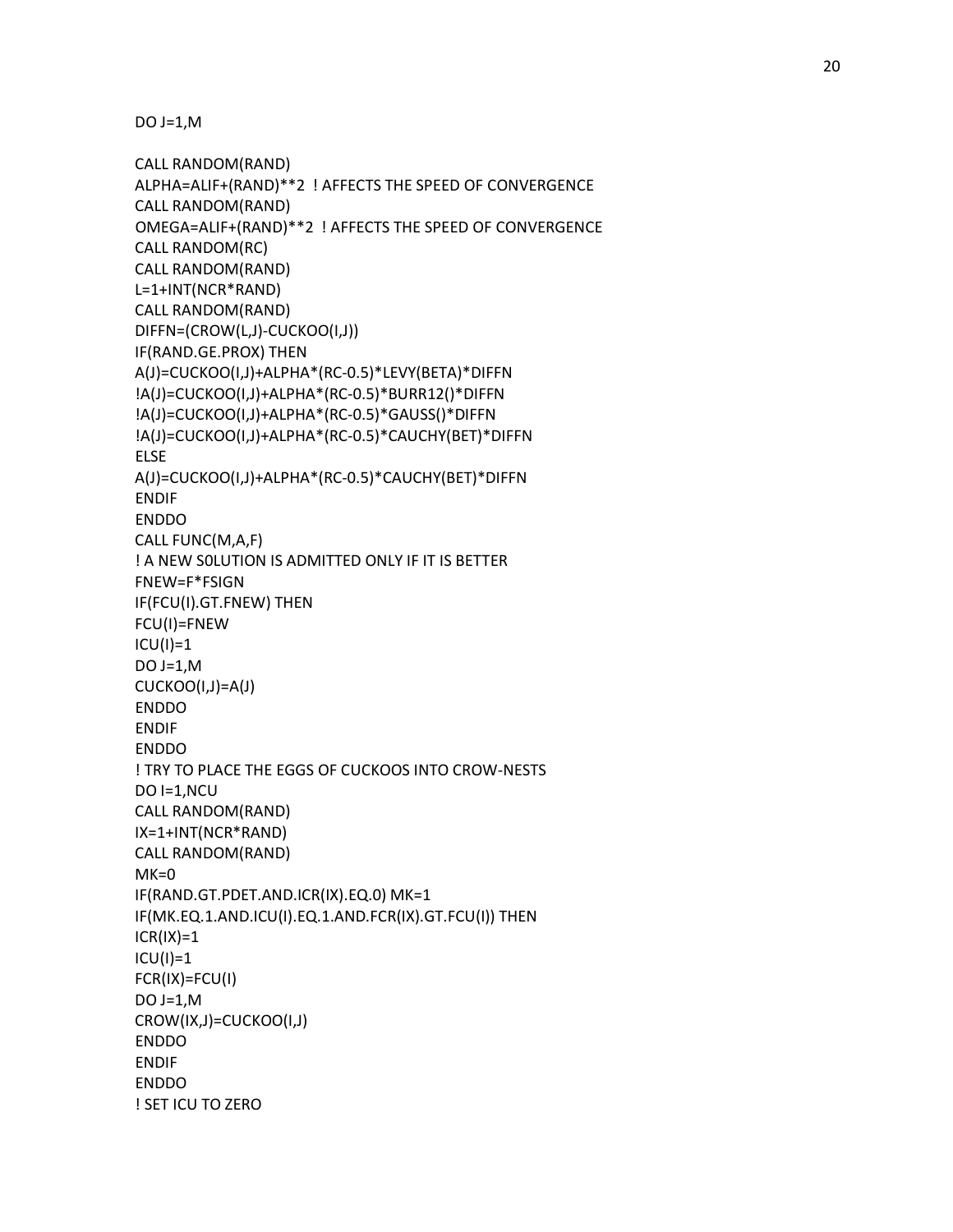```
 DO I=1,NCU 
  ICU(I)=0 ENDDO 
   ! SET ICR TO ZERO AND CROW(I,J) TO RANDOM. ALSO FIND FITNESS 
  DO I=1,NCR
   IF(ICR(I).NE.0) THEN 
   DO J=1,M 
   CALL RANDOM(RK) 
   CALL RANDOM(RAND) 
   L=1+INT(NCU*RAND) 
   CALL RANDOM(RAND) 
   DIFFN=(CUCKOO(L,J)-CROW(I,J)) 
   IF(RAND.GE.PROX) THEN 
   A(J)=CROW(I,J)+OMEGA*(RK-0.5)*LEVY(GAMMA)*DIFFN 
   !A(J)=CROW(I,J)+OMEGA*(RK-0.5)*BURR12()*DIFFN
   !A(J)=CROW(I,J)+OMEGA*(RK-0.5)*GAUSS()*DIFFN 
   !A(J)=CROW(I,J)+OMEGA*(RK-0.5)*CAUCHY(GAM)*DIFFN 
   ELSE 
   A(J)=CROW(I,J)+OMEGA*(RK-0.5)*CAUCHY(GAM)*DIFFN 
   ENDIF 
   ENDDO 
   CALL FUNC(M,A,F) 
   IF(FCR(I).GT.F*FSIGN) THEN 
   FCR(I)=F*FSIGN 
   DO J=1,M 
  CROW(I,J)=A(J) ENDDO 
  ICR(I)=0 SUCCESS=SUCCESS+1 
   ENDIF 
   ENDIF 
   ENDDO 
   PROB=SUCCESS/(NCU*(IT+1)) 
   IF(NSORT.EQ.1) THEN 
   CALL SORT(CUCKOO,FCU,NCU,M) ! SORT CUCKOO POPULATION 
   CALL SORT(CROW,FCR,NCR,M) ! SORT CROW POPULATION 
   LOCU=1 
   LOKR=1 
   ELSE 
   CALL FINDBEST(FCU,NCU,TOPCU,LOCU) 
   CALL FINDBEST(FCR,NCR,TOPKR,LOKR) 
   ENDIF 
   BESTVAL=FCR(LOKR) 
   ! DISPLAY RESULTS AT EVERY IPRN ITERATIONS 
   IF(INT(ICOUNT/IPRN).EQ.(FLOAT(ICOUNT)/IPRN))THEN 
   ICOUNT=0 
  WRITE(*,1) 1 FORMAT(/39('*='))
```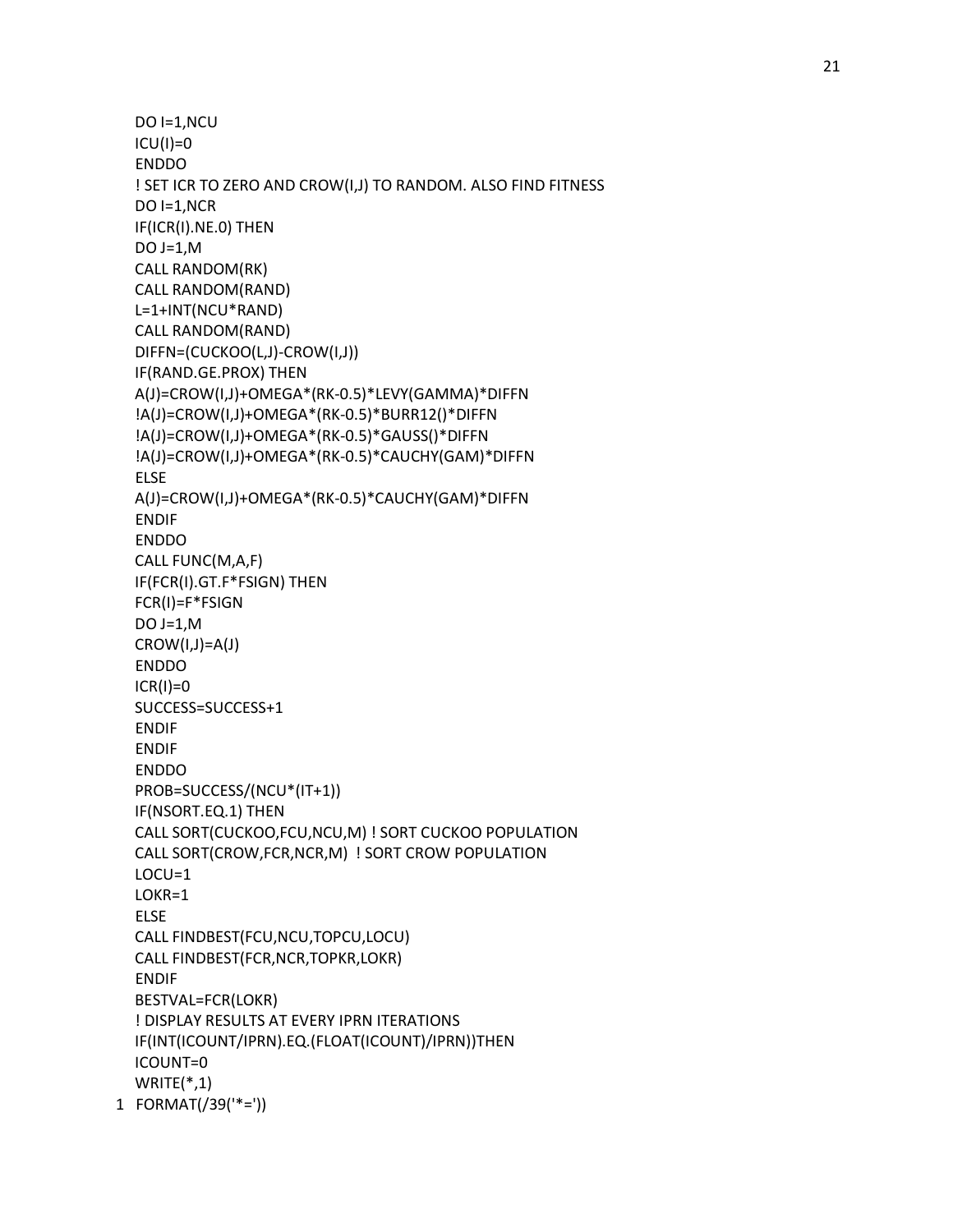IF(CUSD.LT.EPS.OR.CRSD.LE.EPS) FEPS=0 ! TERMINATION CONDITION !--------------------------------------------------------------- !ENDIF ICOUNT=ICOUNT+1  $IT=IT+1$ ENDDO ! END OF WHILE LOOP

!---------------------------------------------------------------

 ! IF(CUSD.LT.EPS.OR.CRSD.LE.EPS) FEPS=1 ! TERMINATION CONDITION !CUSD=DABS(FCU(1)-FCU(N)) !CRSD=DABS(FCR(1)-FCR(N)) CALL CPU\_TIME(FINISH) !CALL TIME(CLOCK) !NOW\_TIME=CLOCK !NOW\_SEC=SECNDS(0.0) !NSEC=NOW\_SEC - START\_SEC CPUT=(FINISH-START) WRITE(\*,\*) 'TIME\_ELAPSED=', CPUT,' SECONDS.' WRITE(\*,\*)'-----------------------------------------------------' CYCL=CPUT\*GHZ WRITE(\*,\*)'CPU TIME(S) TAKEN =',CPUT,' CLOCK CYCLES(GIGA) =',CYCL, &' EXPERIMENT #', IREP WRITE(\*,\*)'-----------------------------------------------------' ENDIF CALL CPU\_TIME(FINISH) CPUT=(FINISH-START) IF(CPUT.GE.AMAXSEC) GOTO 2 IF(DABS(BESTVAL-VTHEN).LT.1.0D-12) GOTO 2

 WRITE(\*,\*)'PROBLEM NO.=',KF,' DIMENSION=',M,' RANDOM SEED=',KSEED, & ' EXPERIMENT NO. = ', IREP WRITE(\*,\*)'CUCKOO COORDINATE VALUES' WRITE(\*,\*)(CUCKOO(LOCU,J),J=1,M) WRITE(\*,\*)'-----------------------------------------------------' WRITE(\*,\*)'CROW COORDINATE VALUES' WRITE(\*,\*)(CROW(LOKR,J),J=1,M) WRITE(\*,\*)'-----------------------------------------------------' WRITE(\*,\*)'FITNESS OF CUCKOOS AND CROWS =',FCU(LOCU), FCR(LOKR) WRITE(\*,\*)'NO.OF FUNCTION CALLS=',NFCALL,' PROB OF REJECT=',PDET WRITE(15,\*)(NFCALL+.0D0),FCU(LOCU),FCR(LOKR),PROB,PDET CALL MEANSD(FCU,NCU,CUMEAN,CUSD,CUSKEW) CALL MEANSD(FCR,NCR,CRMEAN,CRSD,CRSKEW) WRITE(\*,\*) 'FMEANS =',CUMEAN, CRMEAN,' FSD =',CUSD,CRSD WRITE(\*,\*)'SKEWNESS IN CUCKOO & CROW POPULATIONS =',CUSKEW,CRSKEW ! CUMEAN & CRMEAN ARE MEAN FUNCTION VALUES - CUCKOOS & CROWS ! CUSD & CRSD ARE STD DEV OF FUNCTION VALUES - CUCKOOS & CROWS ! CUSKEW & CRSKEW ARE SKEWNESS FUNCTION VALUES - CUCKOOS & CROWS ! CUMED & CRMED ARE MEDIANS OF FUNCTION VALUES FOR CUCKOOS & CROWS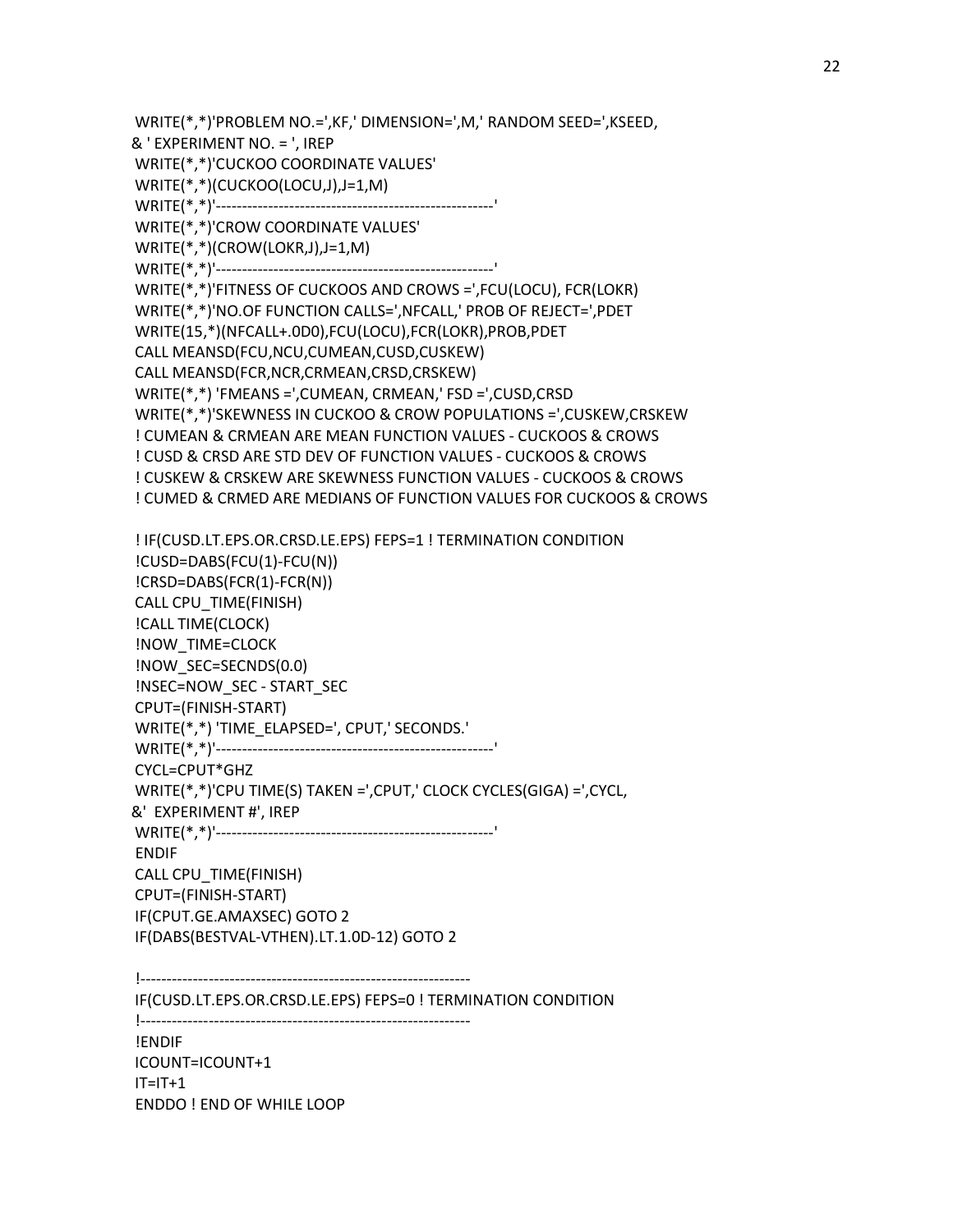!---------------------------------------------------------------- WRITE(\*,\*)'TOTAL NO. OF FUNCTION CALLS =',NFCALL CLOSE(15) 2 OPTVAL(IREP)=BESTVAL ! EXTIME(IREP)=NSEC EXTIME(IREP)=CPUT EXCYCLE(IREP)=CYCL DO JH=1,M TCUC(JH)=TCUC(JH)+CUCKOO(LOCU,JH) TCRO(JH)=TCRO(JH)+CROW(LOKR,JH) ENDDO ENDDO ! ENDS THE IREPEAT LOOP WRITE(\*,\*)'------------------------------------------------------' ! MEAN VALUE OF COORDINATES DO JH=1,M TCUC(JH)=TCUC(JH)/NREP TCRO(JH)=TCRO(JH)/NREP ENDDO  $WRITE(*, *)'$ WRITE $(*,*)'$ OPT F =',(OPTVAL(I),I=1,NREP) WRITE(\*,\*)' ' EXTM=0.D0 EXTS=0.D0 OPTM=0.D0 OPTS=0.D0 EXCYCM=0.D0 EXCYCS=0.D0 DO I=1,NREP OPTM=OPTM+OPTVAL(I) EXTM=EXTM+EXTIME(I) EXCYCM=EXCYCM+EXCYCLE(I) OPTS=OPTS+OPTVAL(I)\*\*2 EXTS=EXTS+EXTIME(I)\*\*2 EXCYCS=EXCYCS+EXCYCLE(I)\*\*2 ENDDO OPTM=OPTM/NREP EXTM=EXTM/NREP EXCYCM=EXCYCM/NREP OPTS=DSQRT(DABS(OPTS/NREP-OPTM\*\*2)) EXTS=DSQRT(DABS(EXTS/NREP-EXTM\*\*2)) EXCYCS=DSQRT(DABS(EXCYCS/NREP-EXCYCM\*\*2)) IF(OPTM.EQ.0.D0) THEN CV=OPTS/(1+OPTM) ELSE CV=OPTS/OPTM ENDIF WRITE(\*,\*) 'MEAN, SD & CV',OPTM,OPTS,CV WRITE(\*,\*) 'MEAN TIME & SD',EXTM,EXTS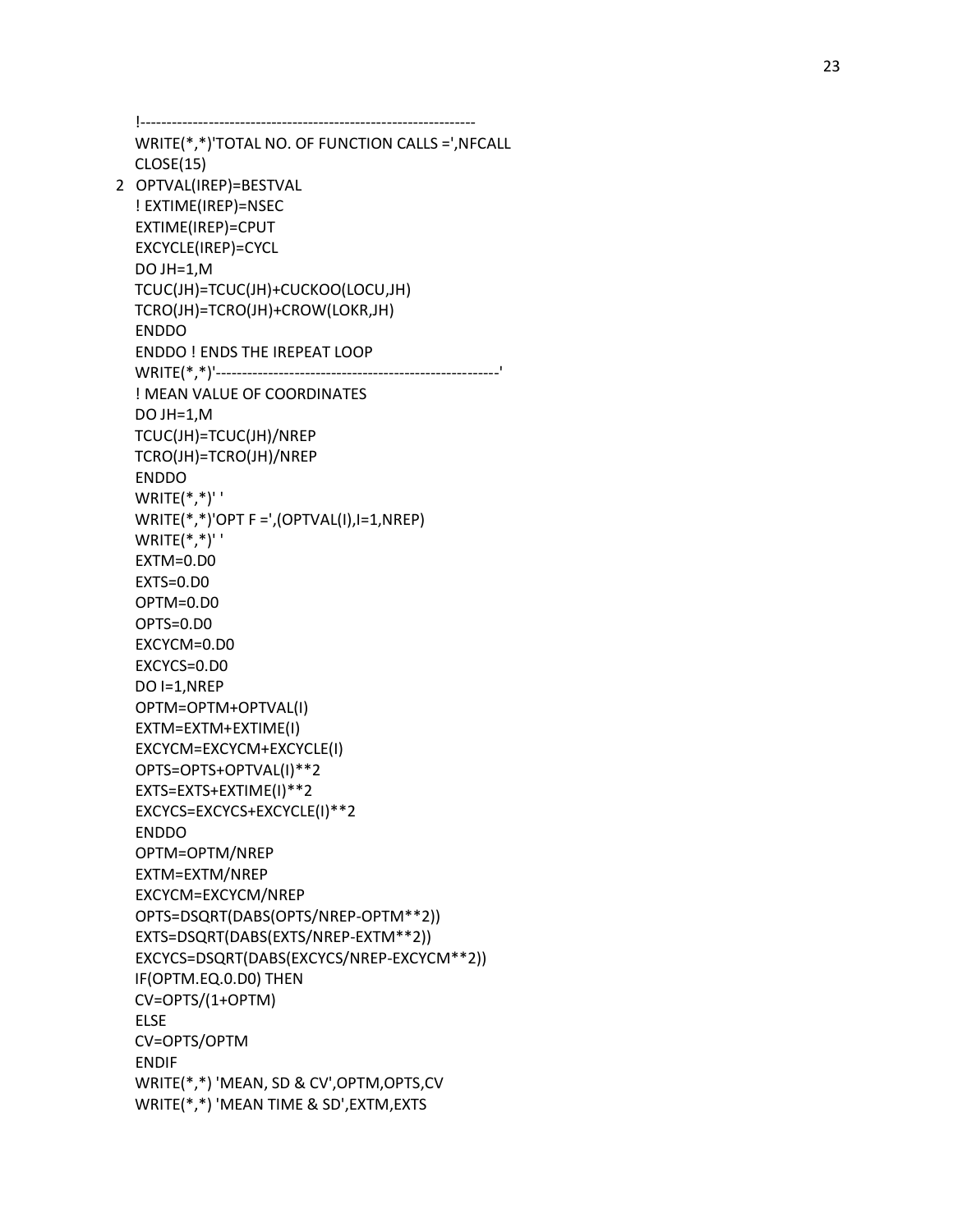```
 WRITE(*,*) 'MEAN GIGA CYCLES & SD',EXCYCM,EXCYCS 
 CLOSE(15) 
DO J=1,M|RBETA(J)=TCUC(J)| RBETA(J)=CUCKOO(LOCU,J) 
 ENDDO 
 !WRITE(*,*)'PROGRAM ENDS. THANK YOU' 
 RETURN 
 END 
 !----------------------------------------------------------------- 
 SUBROUTINE NORMAL(R1,R2) 
 ! PROGRAM TO GENERATE N(0,1) FROM RECTANGULAR RANDOM NUMBERS 
 ! IT USES BOX-MULLER VARIATE TRANSFORMATION FOR THIS PURPOSE. 
 !----------------------------------------------------------------- 
 !----- BOX-MULLER METHOD BY GEP BOX AND ME MULLER (1958) --------- 
 ! BOX, G. E. P. AND MULLER, M. E. "A NOTE ON THE GENERATION OF 
 ! RANDOM NORMAL DEVIATES." ANN. MATH. STAT. 29, 610-611, 1958. 
 ! IF U1 AND U2 ARE UNIFORMLY DISTRIBUTED RANDOM NUMBERS (0,1), 
 ! THEN X=[(-2*LN(U1))**.5]*(COS(2*PI*U2) IS N(0,1) 
 ! ALSO, X=[(-2*LN(U1))**.5]*(SIN(2*PI*U2) IS N(0,1) 
 ! PI = 4*ARCTAN(1.0)= 3.1415926535897932384626433832795 
 ! 2*PI = 6.283185307179586476925286766559 
 !----------------------------------------------------------------- 
 IMPLICIT DOUBLE PRECISION (A-H,O-Z) 
 COMMON /RNDM/IU,IV 
 INTEGER IU,IV 
 !----------------------------------------------------------------- 
 CALL RANDOM(RAND) ! INVOKES RANDOM TO GENERATE UNIFORM RAND [0, 1]
```

```
 U1=RAND ! U1 IS UNIFORMLY DISTRIBUTED [0, 1]
```

```
 CALL RANDOM(RAND) ! INVOKES RANDOM TO GENERATE UNIFORM RAND [0, 1] 
 U2=RAND ! U1 IS UNIFORMLY DISTRIBUTED [0, 1]
```
X=DSQRT(-2.D0\*DLOG(U1))

```
 R1=X*DCOS(U2*6.283185307179586476925286766559D00)
```

```
 R2=X*DSIN(U2*6.283185307179586476925286766559D00)
```
RETURN

END

 !----------------------------------------------------------------- ! RANDOM NUMBER GENERATOR (UNIFORM BETWEEN 0 AND 1,BOTH EXCLUSIVE) SUBROUTINE RANDOM(RAND) DOUBLE PRECISION RAND COMMON /RNDM/IU,IV INTEGER IU,IV RANDX=REAL(RAND) IV=IU\*65539 IF(IV.LT.0) THEN IV=IV+2147483647+1 ENDIF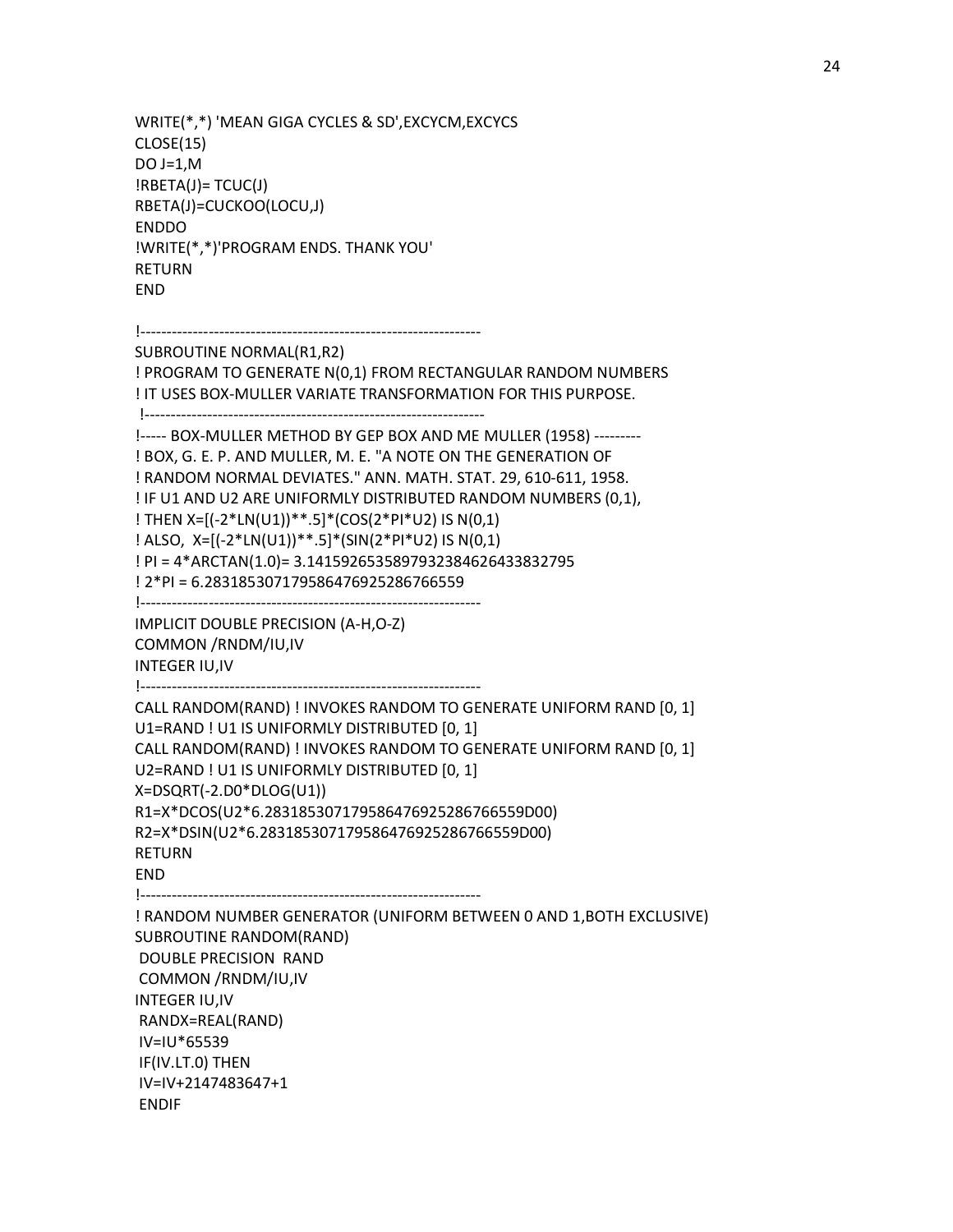RANDX=IV IU=IV RANDX=RANDX\*0.4656613E-09 RAND= RANDX RETURN END !-----------------------------------------------------------------

 DOUBLE PRECISION FUNCTION LEVY(BETA) !GENERATING LEVY FLIGHT ! REFERENCE: GUTOWSKI, M. (2001) "LEVY FLIGHTS AS AN UNDERLYING ! MECHANISM FOR GLOBAL OPTIMIZATION ALGORITHMS", [JUNE 2001]. ! HTTP://ARXIV.ORG/ABS/MATH-PH/0106003V1. DOUBLE PRECISION BETA, R COMMON /RNDM/IU,IV INTEGER IU,IV CALL RANDOM(R) LEVY = 1.0D0/R\*\*(1.0D0/BETA) - 1.0D0 RETURN END

 !----------------------------------------------------------------- DOUBLE PRECISION FUNCTION CAUCHY(BETA) ! FOLDED CAUCHY DISTRIBUTION DOUBLE PRECISION R1,R2,BETA COMMON /RNDM/IU,IV

 INTEGER IU,IV 1 CALL NORMAL(R1,R2) CAUCHY=DABS(R1/R2) IF(CAUCHY.GT.500) GOTO 1 RETURN END

```
 !-----------------------------------------------------------------
```
 SUBROUTINE SORT(X,F,N,M) ! ARRANGING F(I) IN ORDER PARAMETER(NMAX=1000,MMAX=100) IMPLICIT DOUBLE PRECISION (A-H,O-Z) DIMENSION F(NMAX),X(NMAX,MMAX)  $DO I=1,N-1$ DO  $II=I+1,N$  IF(F(I).GT.F(II)) THEN  $T = F(1)$  $F(I)=F(II)$  $F(II)=T$  DO J=1,M  $T=X(I,J)$  X(I,J)=X(II,J)  $X(II,J)=T$  ENDDO ENDIF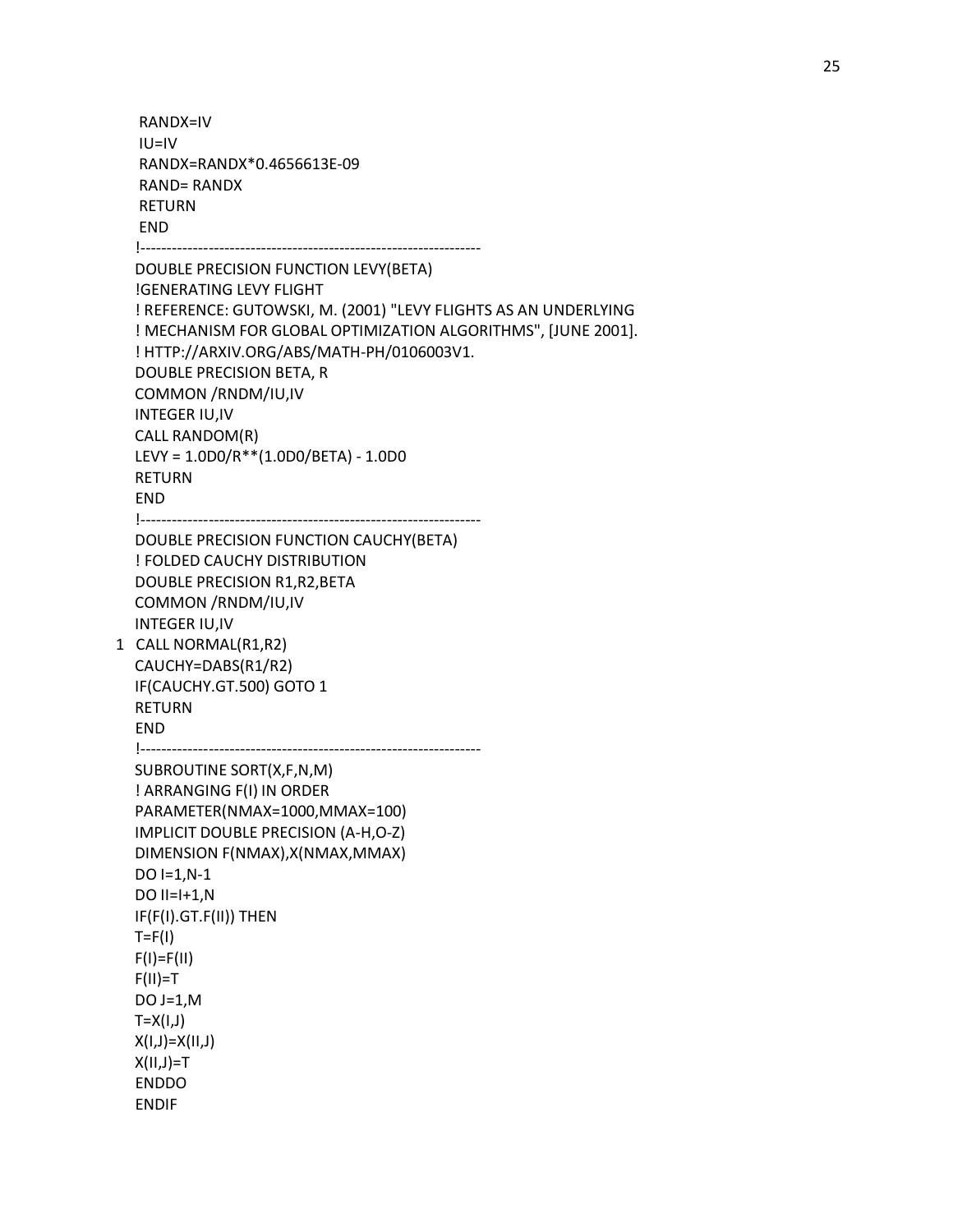ENDDO ENDDO RETURN END !---------------------------------------------------------------- SUBROUTINE FINDBEST(F,N,BEST,LO) ! ARRANGING F(I) IN ORDER IMPLICIT DOUBLE PRECISION (A-H,O-Z) DIMENSION F(\*)  $BEST=F(1)$  $LO=1$  DO I=1,N IF(F(I).LT.BEST) THEN BEST=F(I)  $LO=I$  ENDIF ENDDO RETURN END ! --------------------------------------------------------------- SUBROUTINE MEANSD(X,N,A,S,SKEW) PARAMETER(NMAX=1000,MMAX=200) IMPLICIT DOUBLE PRECISION (A-H,O-Z) DIMENSION X(\*) A=0.D0 S=0.D0 DO I=1,N  $A=A+X(I)$  $S = S + X(1) * * 2$  ENDDO S=DSQRT(DABS(N\*S-A\*\*2)/(N\*N)) A=A/N SKEW=0.D0 IF(S.GT.0.0001) THEN  $DO I=1,N$  SKEW=SKEW+((X(I)-A)/S)\*\*3 ENDDO SKEW=N\*SKEW/((N-1)\*(N-2)) ENDIF RETURN END !----------------------------------------------------------------- SUBROUTINE FSELECT(KF,M,FTIT) !THE PROGRAM REQUIRES INPUTS FROM THE USER ON THE FOLLOWING ------ !(1) FUNCTION CODE (KF), (2) NO. OF VARIABLES IN THE FUNCTION (M); CHARACTER \*70 TIT(200),FTIT WRITE(\*,\*)'----------------------------------------------------' DATA TIT(1)/'KF=1 SHAPLEY VALUE REGRESSION M-VARIABLES M=?'/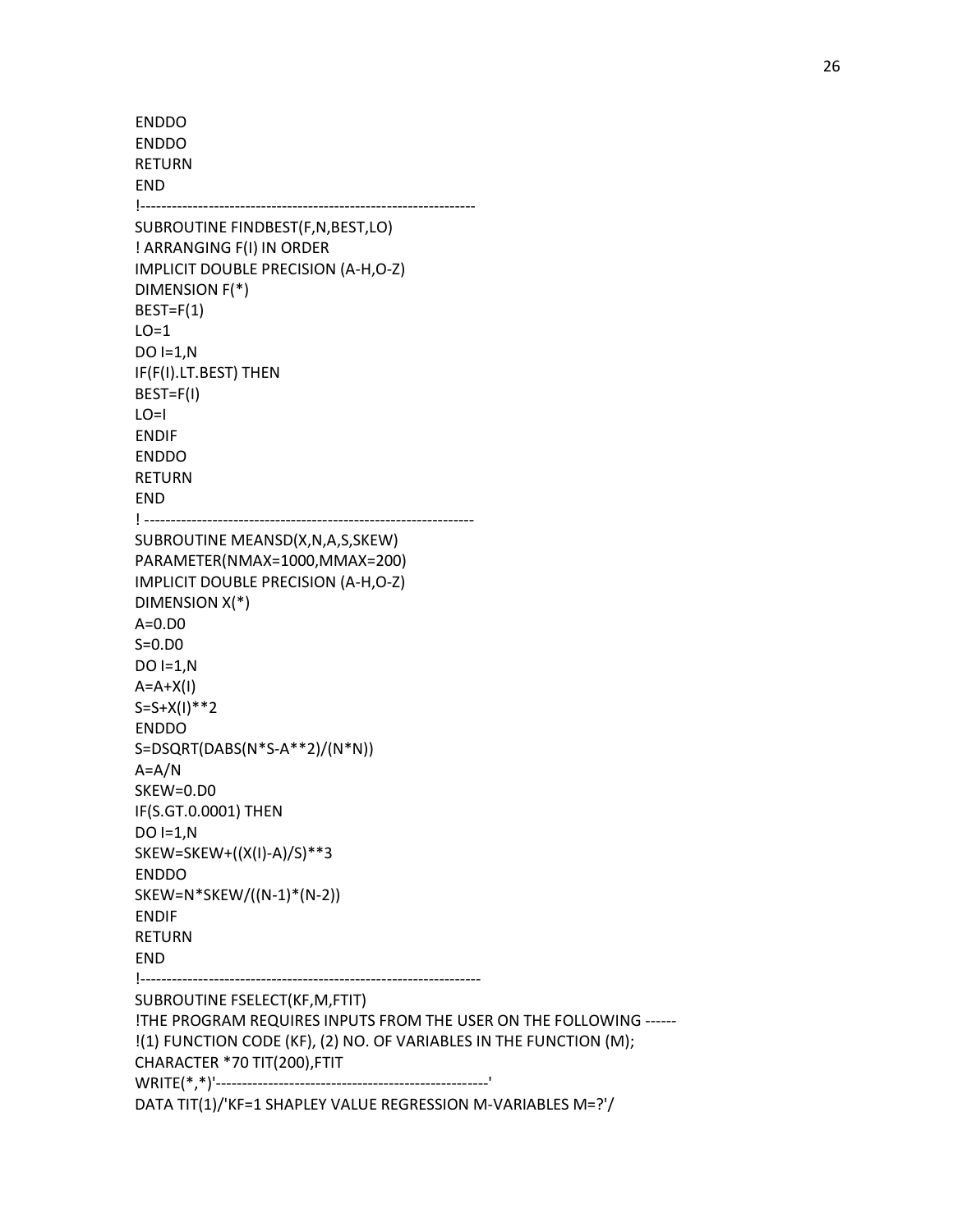!----------------------------------------------------------------- !DO I=1,1 !WRITE(\*,\*) TIT(I) !ENDDO !WRITE(\*,\*)'----------------------------------------------------' !WRITE(\*,\*)'FUNCTION CODE [KF] AND NO. OF VARIABLES [M] ?' !READ(\*,\*) KF,M  $KF=1$  FTIT=TIT(KF) ! STORE THE NAME OF THE CHOSEN FUNCTION IN FTIT RETURN END !----------------------------------------------------------------- SUBROUTINE FUNC(M,X,F) !TEST FUNCTIONS FOR GLOBAL OPTIMIZATION PROGRAM IMPLICIT DOUBLE PRECISION (A-H,O-Z) COMMON /RNDM/IU,IV COMMON /KFF/KF,NFCALL,FTIT INTEGER IU,IV DIMENSION X(\*) CHARACTER \*70 FTIT PI=4.D+00\*DATAN(1.D+00)! DEFINING THE VALUE OF PI NFCALL=NFCALL+1 ! INCREMENT TO NUMBER OF FUNCTION CALLS ! KF IS THE CODE OF THE TEST FUNCTION ! ----------------------------------------------------------------- IF(KF.EQ.1) THEN CALL CALCBET(M,X,F) RETURN ENDIF RETURN END !----------------------------------------------------------------- SUBROUTINE CALCBET(M,BETA,F) IMPLICIT DOUBLE PRECISION (A-H,O-Z) PARAMETER (MMAX=10) COMMON /HP/RMAT,RVECT,CONTRIB COMMON /RNDM/IU,IV COMMON /KFF/KF,NFCALL,FTIT CHARACTER \*70 FTIT DIMENSION RMAT(MMAX,MMAX),RVECT(MMAX),CONTRIB(MMAX),T(MMAX) DIMENSION BETA(\*) IF(NFCALL.EQ.1) THEN DO  $J=1,M$  BETA(J)= CONTRIB(J)/RVECT(J) ENDDO ENDIF

DO J=1,M